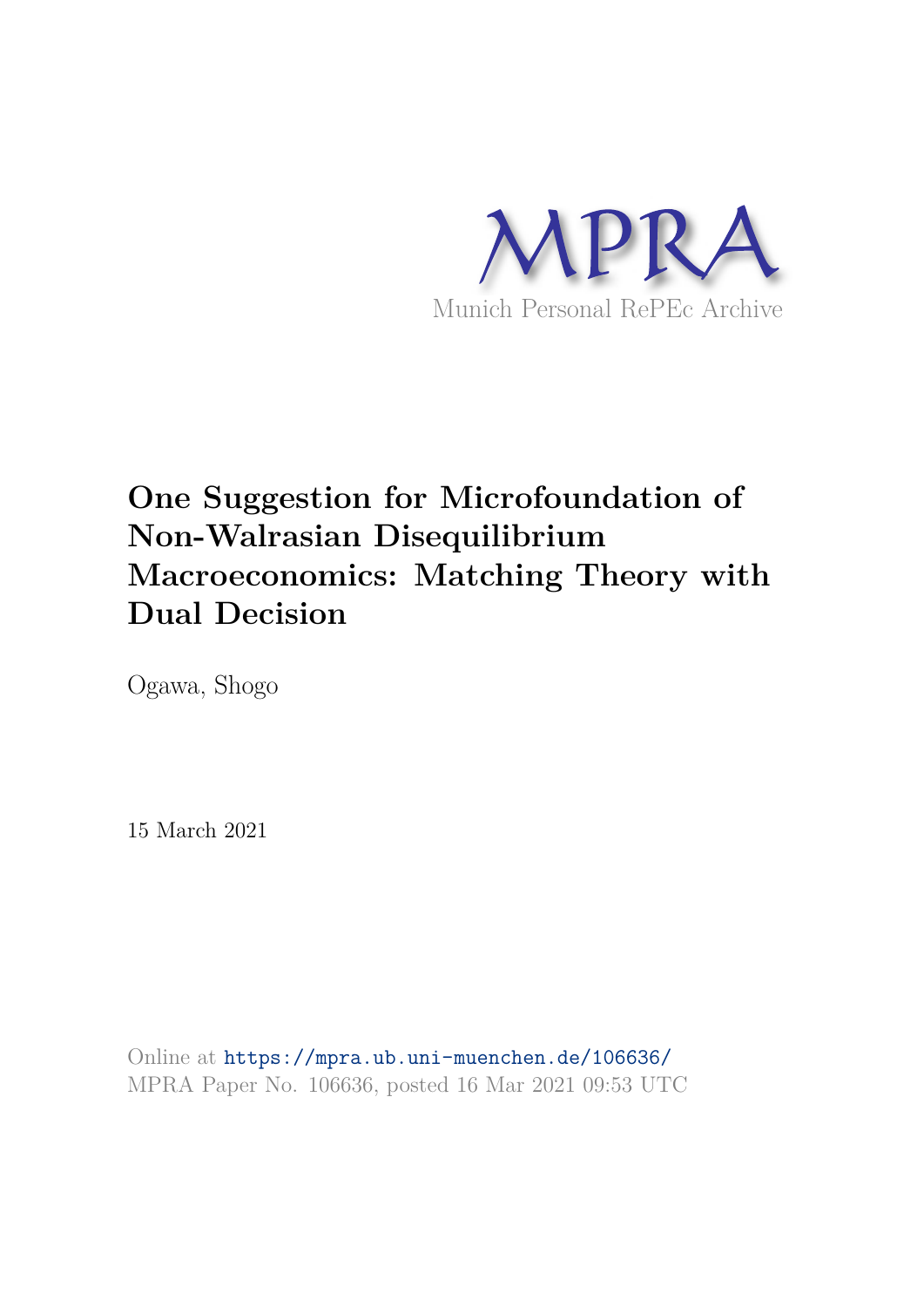## One Suggestion for Microfoundation of Non-Walrasian Disequilibrium Macroeconomics: Matching Theory with Dual Decision

Shogo Ogawa<sup>∗</sup>

March 15, 2021

#### Abstract

In this study, we present a canonical static disequilibrium model which is microfounded. The model includes standard optimization, stochastic quantity rationing, and market friction. In temporary equilibrium, every agent makes a decision under perceived quantity signals of all markets. This specifies market spill-over effect which could be interpreted as dual-decision effect. In temporary equilibrium, market friction mixes classical and Keynesian mechanism for unemployment so that the non-Walrasian regime dividing becomes obscure.

## 1 Introduction

Microfoundation of Keynesian macroeconomics has been an important issue of macroeconomics.

We have two types of models to treat (notional) disequilibrium in general equilibrium framework.<sup>1</sup> The first one comes from Bénassy (1975). His work extends Barro and Grossman (1971), which present a mathematical interpretation of Clower (1965). It highlights *dual decision hypothesis*, in which the expressed demand (and supply) depends on the realized transaction in the other markets. Suppose that individuals exchange N commodities. The utility function is  $U(z)$ , where z is the excess demand vector. The expressed excess demand  $z<sup>B</sup>$  or, *Bénassy demand*,<sup>2</sup> is derived from the following problem:

$$
\forall i, \max_{z_i} U(z_i, z_{-i}) \text{ subject to } z_{-i} \in B(z_{-i})
$$

where  $z_{-i}$  is the set of the excess demands excluding  $z_i$  and  $B(z_{-i})$  is the (perceived) quantity constraint for them. This formulation implies that the individuals determines the demand expression of one good following the signals of quantity constraints in the other markets but that they do not perceive any constraint on that good. Bénassy demand specifies the spill-over effect among markets, but it is not consistent with standard

<sup>∗</sup>Graduate School of Economics, Kyoto University, Yoshida Honmachi, Sakyo-ku, Kyoto (Email: ogawa.shougo.54e@st.kyoto-u.ac.jp).

<sup>1</sup>For the survey of these approaches, see Grandmont (1977) and Svensson (1980).

<sup>&</sup>lt;sup>2</sup>It has various namings such as Barro-Grossman-Bénassy demand and Clower demand. We utilize the name Bénassy since the rigorous formulation is written for the first in Bénassy (1975).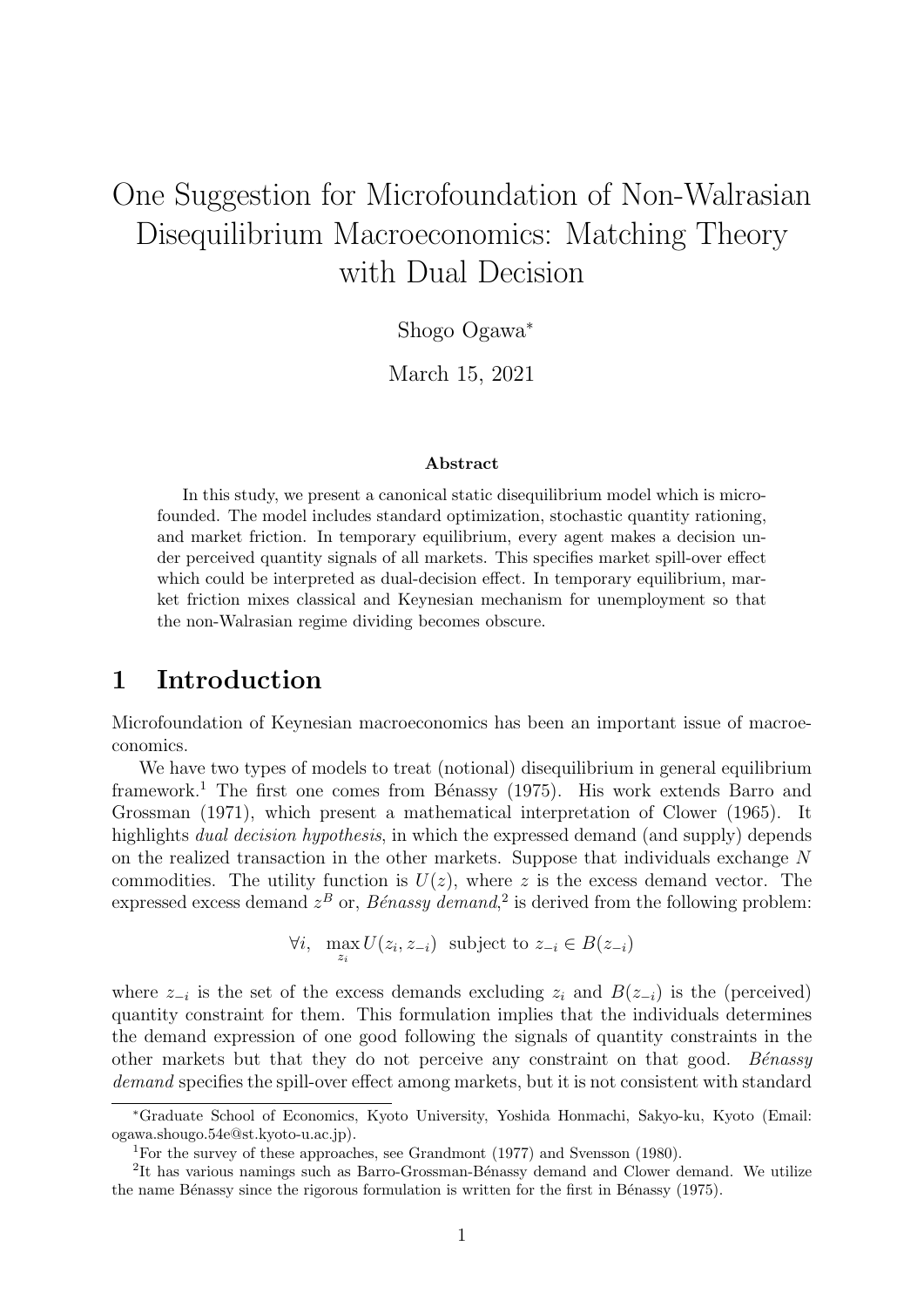microeconomics. We should solve the different maximization problems for N times, and the expressed excess demand could violate the budget connstraint, that is,  $p \cdot z_B > 0$ .

The second one comes from Drèze  $(1975)$ . The central aim of this work seems the extension of general equilibrium framework. The incomplete price mechanism causes quantity constraints, and therefore the individuals should maximizes the utility function with these constraints:

$$
\max_{z} U(z) \text{ subject to } p \cdot z \le 0, \ z \in B(z)
$$

where  $B(z)$  is quantity constraint. Usually,  $B(z)$  is described with the upper and lower bounds of transaction:  $B(z) = \prod_{i=1}^{N} [\underline{z}_i, \overline{z}_i]$ . This *Drèze demand* is a simple extension of excess demands in general equilibrium framework. In this model, however, the realized transaction and the expressed excess demand always match, which means that disequilibrium is not observed and how quantity constraints are generated is not specified.

These defects are generated since the framework is deterministic; the economic individuals decide the demand and supply under determinate quantity constraint. Following the determinate quantity constraints and usual microfoundation (optimizing under perceived constraint) could not coexist properly, as shown above.<sup>3</sup> Therefore we should use a stochastic framework to built microfoundation which is consistent with standard microeconomic models.

In the stochastic rationing framework, the quantity rationings on individuals stochastically happen. The individuals use quantity signals such as market tightness to expect the rationing on their demand or supply. Using this framework loosens the interconnection between the realized transactions and the perceived quantity constraints so that we could overcome the defects in deterministic disequilibrium models.

The stochastic rationing framework is pioneered by Gale (1979) and Svensson (1980), both of which are written as drafts in 1977. Although Svensson used non-manipulable rationing scheme, in which the rationed individual could not change the realized transaction quantity by overbidding their transaction offers, Green (1980) proved that the manipulable rationing scheme is desirable to attain the feasible stochastic equilibrium. Weinrich (1984) also shows that manipulable rationing scheme is compatible with nontrivial equilibrium in a continuum economy. As these works are too abstract, it is difficult to derive some intuition about macroeconomic features such as unemployment. For application to macroeonomics, Ioannides (1983) and Honkapohja and Ito (1985) constructed simple three commodities (produced goods, labor and money) models.

However, Honkapohja and Ito's work seems to have a problem to describe an economy with uncertainty: they utilize the short-side rule to individuals' rationings. The shortside rule argues that the transaction quantity is determined by the short side so that the long side should be rationed. They assumed that the short-sided individuals expect no quantity rationing on their demand or supply. In a situation with unemployment (the aggregate labor demand is smaller than supply), for instance, every firm believes it could hire the planed amount of workers. This assumption is unrealistic when we consider about matching process, in which every agent faces uncertainty.<sup>4</sup>

Matching process, on the other hand, has been modeled and applied to macroeconomic analyses, such as Mortensen and Pissarides (1994). However, these analyses are restricted

<sup>3</sup>Weinrich (1984) supplies a concise explanation.

<sup>4</sup>Of course, the market frictions and the searching process are not the resource of Keynesian unemployment; see Negishi (1979, Chapter 2). This paper presents a disequilibrium model which includes Keynesian, classical and frictional unemploymemt.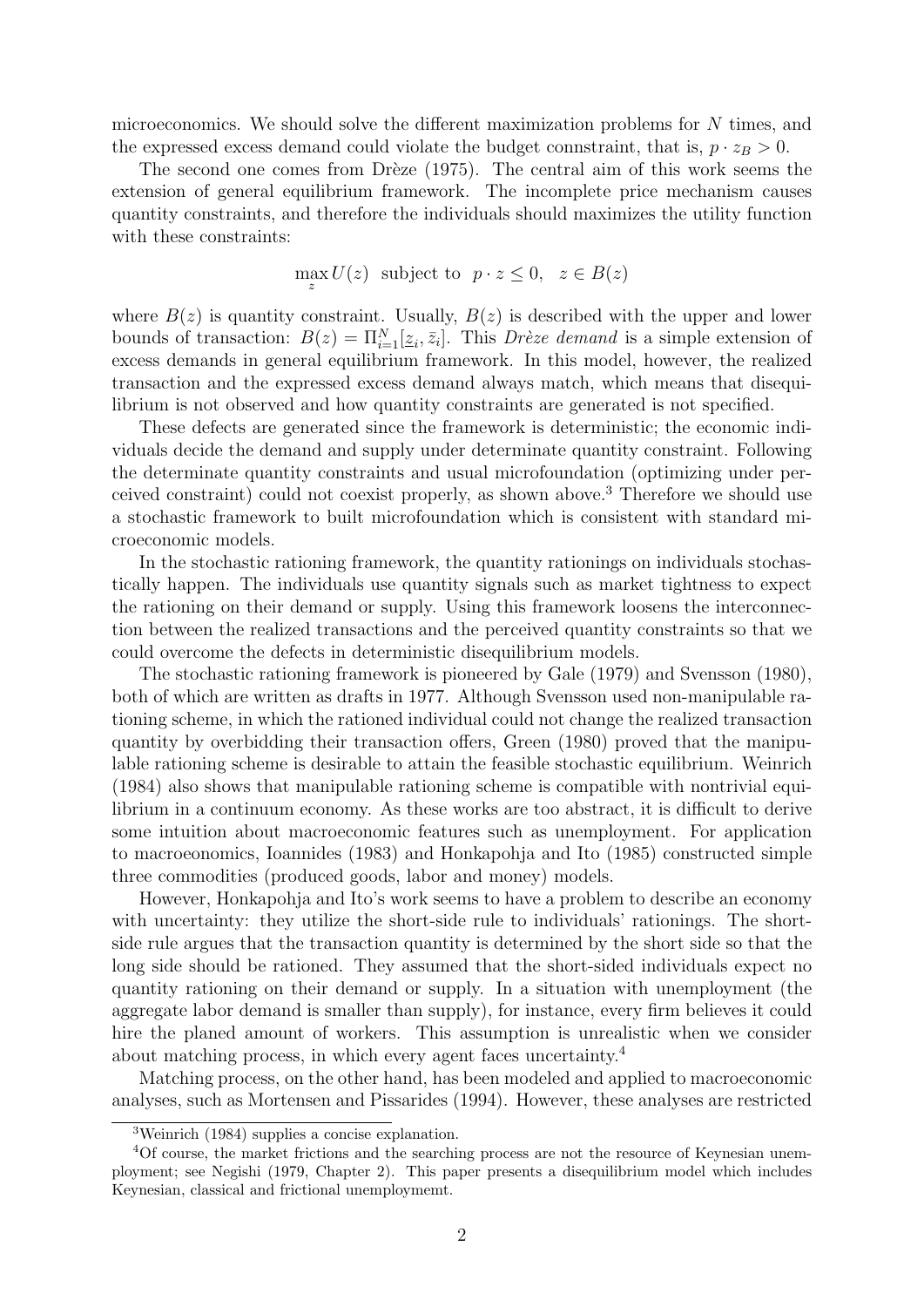by equilibrium models, which mean the quantity constraint does not play a significant role. These days, Michaillat and Saez (2013, 2015) uses a frictional matching model in order to explain Keynesian unemployment. They assume that the transactions in goods and labor markets are determined by the matching function with transaction costs. In their simple model, the market tightness in each market could be different from the efficient level, and this difference could be interpreted as a kind of disequilibrium. That is, their model has four inefficient regimes depending on the tightness of each market, e.g., product-tight and labor-slack. Although they explain the regime-dividing mechanisms and refer to the basic general disequilibrium model of Barro and Grossman (1971), it is hard to justify that their model is an extension of Keynesian disequilibrium model.

The most important issue in disequilibrium school is the quantity constraints on individuals' demand and supply. The market "disequilibrium" means not only the gap between expressed demand and expressed supply but also the discordance between planed (expected) transaction and realized transaction. To model disequilibrium economics, we should describe how markets are correlated with spill-over effect, which is specified by dual-decision mechanism. That is, the demand or supply of one individual must depend on the (expected) realized transaction quantities in other markets, as well as other economic variables, e.g., price.

In this paper, we present a simple micro-founded model which treats dual-decision effect. The model has the following features. (1) Each agent solves their optimization problem so that the model is "micro-founded." (2) The good and labor markets are directly and completely connected by the dual-decision hypothesis. (3) Market friction is included in that the both side could be quantity constrained even if the one is on short side. The model has two aspects. First, it is a re-interpretation of Green (1980) from macroeconomic perspective. We specify how quantity signals affect the agents' decision problem. Second, it is an extension of Michaillat and Saez (2015). We will show how markets are interconnected by dual-decision system without any wedge, e.g., access costs.

This paper is organized as follow. In section 2, we present a canonical static model. Every agent is stochastically rationed and makes her decision using quantity signals. After the mathematical analysis, we discuss some possible extensions in section 3. In section 4, we discuss dynamic analysis. There are obstacles to proceed dynamic model which treats non-Walrasian concepts, so we clarify what problem is left for future analyses. In section 5, we conclude our analysis.

## 2 The model

In this section, we present a simple model in which the transactions of goods and labor are determined by matching functions. In our model, households indexed  $i$  and firms indexed  $j$  deal with goods  $Y$  and labor  $L$ .

### 2.1 Rationing and matching mechanism

First, we formulate the transactions of goods x,  $x = Y, L$ . According to the standard matching theory, the aggregate quantity of realized transcation  $X$  is determined by the function  $g^X$ :

$$
X = g^X(X^d, X^s),\tag{2.1}
$$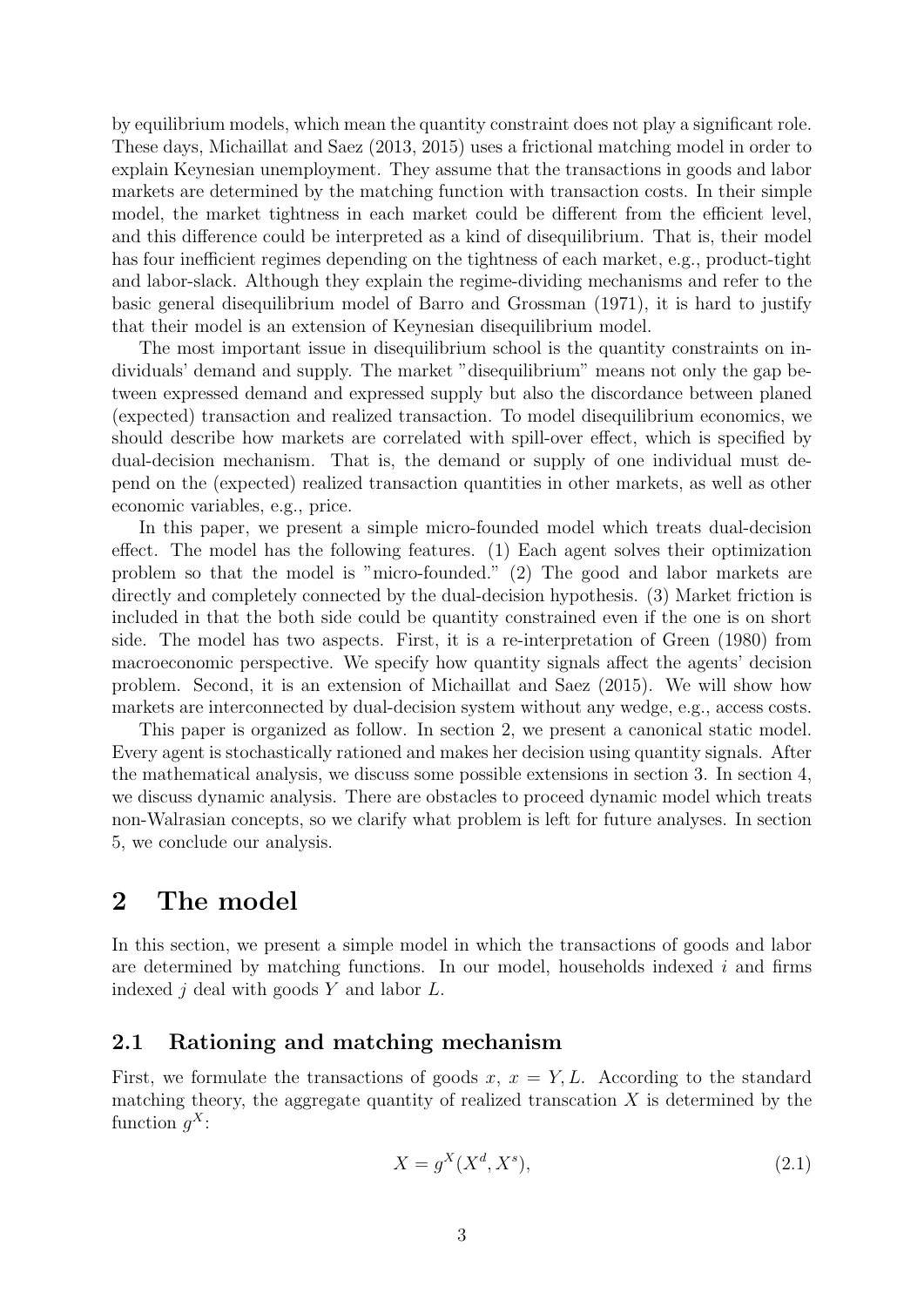where the subscript  $d$  is the expressed demand of  $X$  and  $s$  is expressed supply, respectively. We utilize the following assumptions.

**Assumption 1.** The matching function  $g^X : \mathbb{R}_+^2 \to \mathbb{R}_+$  has the following properties:

- 1.  $g^X$  is an increasing function in both  $X^d$  and  $X^s$ .
- 2.  $g^X(X^d, X^s) \le \min\{X^d, X^s\}$  always holds.
- 3.  $g^X$  is at least twice continuous differentiable.
- 4.  $g^X$  is linear homogeneous.

The first one is a natural but slightly strict assumption. When the expressed (and announced) demand and supply increase, the realized transaction also increases. We can insteadly use a non-decreasing fucntion, which is more general, but we set the strictly increasing function for the simplicity. The second one is explained by *voluntary exchange* property in disequilibrium economics, which ensures that the individuals are not forced to buy (or sell) the more goods than they would like to. The third and fourth ones are assumed for mathematical simpicity.

#### 2.2 Basic framework

There are two types of agents: households and firms. The households are employed by the firms and buy the goods to consume. The firms use the employed workforce to produce the goods and sell them.

Each agent k receives the quantity signals for aggregate transactions  $(Y^d, Y^s, L^d, L^s)$ and they determine the quantities of expressed demand and supply. For instance, the household *i* expresses  $C_i^d$  and  $L_i^s$  depending the aggregated quantity signals. Note that these quantities are only signals so that they are not always same as the expected transaction quantities.

Each agent  $k$  is supposed to know the probability distributions of the realized transactions of goods and labor  $X_k$ ,  $X = L, Y$  which depend on the aggregate quantity signals and the bidden quantities they express.

$$
X_k = X_k(\tilde{X}_k^d, \tilde{X}_k^s; X_k^\xi), \xi = d, s,
$$
\n
$$
(2.2)
$$

where  $X_k$  is a random variable and  $\tilde{x}_k$  is the quantity signal of x which the agent k receives. For the simplicity, we use the following assumptions:<sup>5</sup>

**Assumption 2.**  $X_k$  is proportional to  $X_k^{\xi}$  $\frac{\xi}{k}$  and homogeneous with degree zero with  $X^d$ and  $X^s$ :

$$
X_k = \phi_k^X(\tilde{\theta}_k^X) X_k^{\xi}, \ \phi_k^X > 0, \ (\phi_k^X)' \begin{cases} < 0 & \text{if } \xi = d \\ > 0 & \text{if } \xi = s \end{cases} \tag{2.3}
$$

where  $\theta_k = X^d / X^s$  is a market tightness for X.

<sup>&</sup>lt;sup>5</sup>The proportional rationing is a natural formulation under standard assumptions; see Green (1980); Weinrich (1984).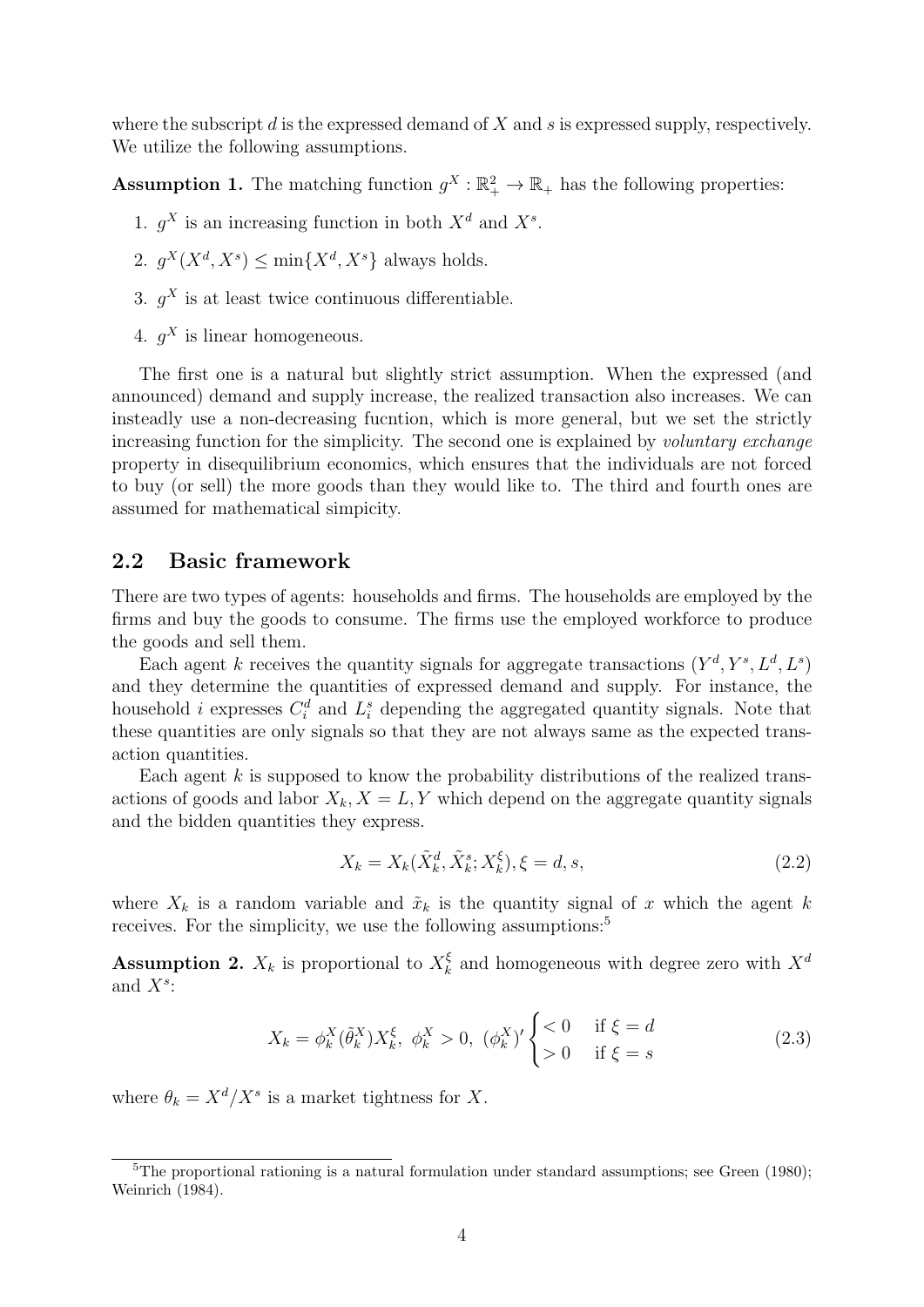Assumption 3. The quantity signal is homogenous and is a function of the actural aggregate quantity  $\theta^X$ :

$$
\tilde{\theta}_k^X = \tilde{\theta}^X(\theta^X) \in [0, 1], \ \tilde{\theta}^{X'}(\theta^X) > 0.
$$
\n(2.4)

The rationing function  $\phi_k^X$  has the following properties:

- 1.  $E_k[\phi_k^X(\tilde{\theta}^X)] \in (0,1],$  where  $E_k$  is the expectation operator for k.
- 2. If  $h(\phi_k^X)$  is monotonically increasing in  $\phi_k^X$ , then  $E_k[h(\phi_k^X)]$  is increasing in  $\phi_k^X$  when individual k supplies X and decreasing in  $\phi_k^X$  when individual k demands X.

Households are indexed by i and they are unifromly distributed on  $I$  with positive measure. They initially hold money  $M_{0i}$ . Their real income flow consists of the dividend  $\pi_i$ and labor income  $wL_i$  where w is real wage. They consume  $C_i$  and reserve the money  $M_{1i}$ . Therefore the realized transactions of  $L_i$  and  $C_i$  always satisfies the following equation:

$$
M_{1i}/P + C_i = wL_i + \pi_i + M_{0i}/P.
$$
\n(2.5)

However, each household does not know the quantities of realized transactions when they determine their expression  $C_i^d$ ,  $L_i^s$ , and  $M_{1i}$ . We suppose that they make decision to satisfy the following expected budget constraint:

$$
M_{1i}/P + E_i[C_i] = wE_i[L_i] + E_i[\pi_i] + M_{0i}/P,
$$
\n(2.6)

where  $E_i$  is an expectation operator for i. It means that the households choose the expressed quantities to satisfy the budget constraint with expected quantities.

Following Assumption 2, the expected budget constraint is revised as follows:

$$
M_{1i}/P + E_i[\phi_i(\tilde{\theta}^Y)]C_i^d = wE_i[\phi_i(\tilde{\theta}^L)]L_i^s + E_i[\pi_i(\tilde{\theta}^Y, \tilde{\theta}^L)] + M_{0i}/P.
$$
 (2.7)

The preference of each household is represented by a von Neumann-Morgenstein utility function  $u_i$  which satisfies expected utility hypothesis.  $u_i$  is supposed twice continuous differentiable, increasing in  $C_i$  and  $M_{1i}/P$ , and decreasing in  $L_i$ . Therefore, the household i solves the following expected utility maximization problem:

$$
\max_{C_i^d, \bar{L} - L_i^s, M_{1i}/P} E_i[u_i(C_i, \bar{L} - L_i, M_{1i}/P)]
$$
 subject to equation (2.7) and  $L_i^s \leq \bar{L}$ , (2.8)

where  $\overline{L}$  is the upper limit of labor supply.

To make the solution simple, we use the following assumption;

**Assumption 4.** The von-Neumann Morgenstein utility function  $u_i$  is separable, that is,

$$
u_i(C_i, \bar{L} - L_i, M_{1i}/P) = \tilde{u}_i(C_i, \bar{L} - L_i) + \bar{u}_i(M_{1i}/P)
$$
\n(2.9)

holds.  $u_i$  is increasing in every factors and the marginal utility is decreasing in them:

$$
\frac{\partial \tilde{u}_i}{\partial X} > 0, \ \frac{\partial^2 \tilde{u}_i}{\partial X^2} > 0, \ X = C_i, \bar{L} - L_i, \ (\bar{u}_i)' > 0, \ (\bar{u}_i)'' < 0.
$$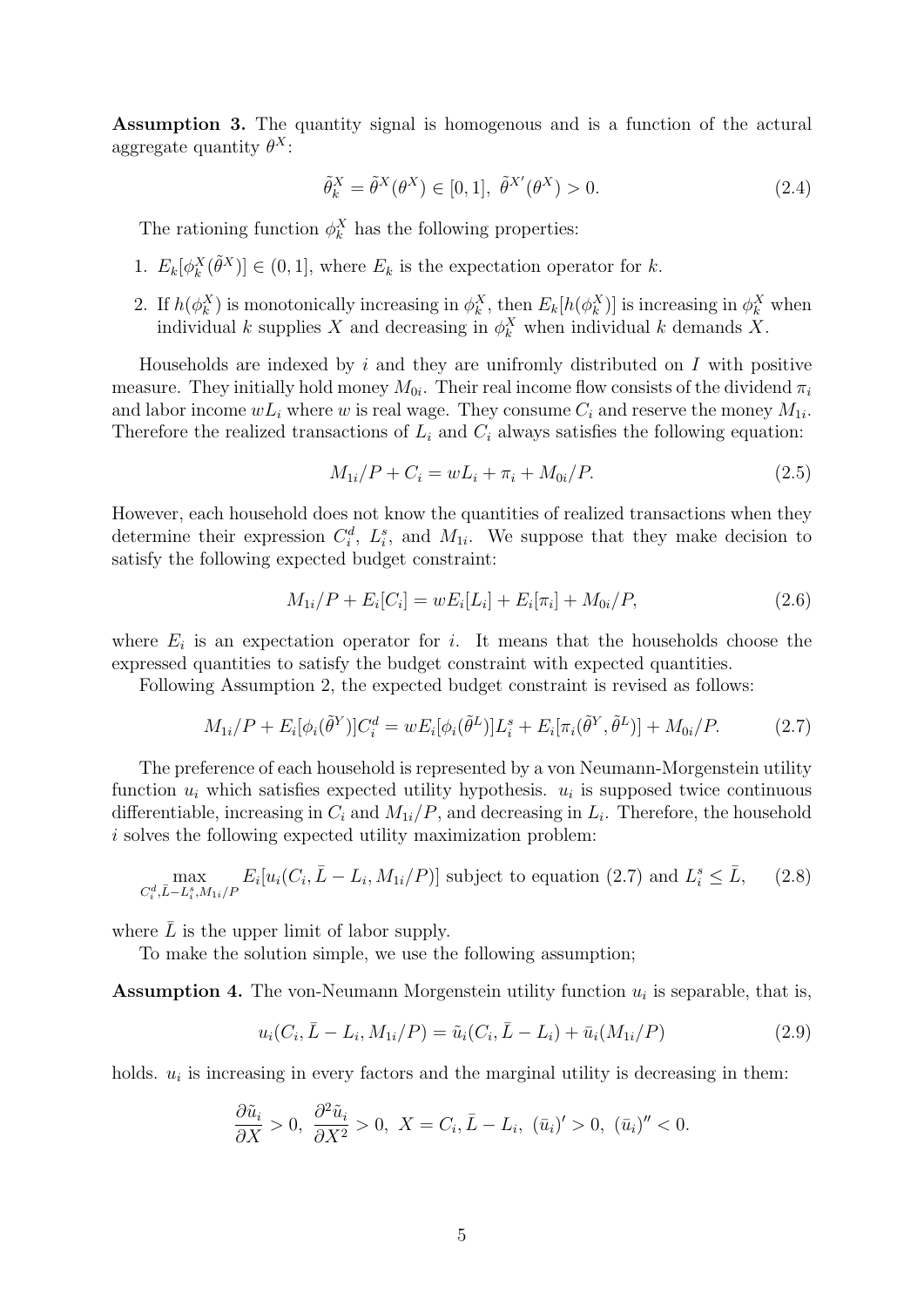Suppose that first order conditions hold when the expected utility is maximized under the expected budget constraint. The conditions could be rearranged as follows:

$$
C_i^d: \frac{\partial E_i[\tilde{u}_i]}{\partial C_i^d} - E_i[\phi_i^C](\bar{u}_i)'(wE_i[\phi_i^L(\tilde{\theta}^L)]L_i^s + E_i[\pi_i(\tilde{\theta}^Y, \tilde{\theta}^L)] + M_{0i}/P - E_i[\phi_i^C(\tilde{\theta}^Y)]C_i^d) = 0,
$$
  

$$
L_i^s: \frac{\partial E_i[\tilde{u}_i]}{\partial L_i^s} + wE_i[\phi_i^L](\bar{u}_i)'(wE_i[\phi_i^L(\tilde{\theta}^L)]L_i^s + E_i[\pi_i(\tilde{\theta}^Y, \tilde{\theta}^L)] + M_{0i}/P - E_i[\phi_i^C(\tilde{\theta}^Y)]C_i^d) = 0.
$$

We assume that the cross term effect on marginal utility is small enough to be ignored. In other words, the absolute value of  $\frac{\partial^2 \tilde{u}}{\partial C \cdot \partial (\bar{L})}$  $\frac{\partial^2 \tilde{u}}{\partial C_i \partial (\bar{L} - L_i)}$  is sufficiently small.<sup>6</sup> Furthermore, we assume that the expected dividend income is not sensitive to the current quantity signals. Then, the two conditions above could be revised as follows:

$$
C_i^d = C_i^d(\underbrace{L_i^s}_{\oplus}; \underbrace{\tilde{\theta}^Y}_{?}, \underbrace{\tilde{\theta}^L}_{\oplus}, \underbrace{w}_{\oplus}, \underbrace{M_{0i}/P}_{\oplus})
$$
(2.10)

$$
L_i^s = L_i^s(\underbrace{C_i^d}_{\oplus}; \underbrace{\tilde{\theta}^Y}_{\ominus}, \underbrace{\tilde{\theta}^L}_{?}, \underbrace{w}_{?}, \underbrace{M_{0i}/P}_{\ominus})
$$
\n(2.11)

The goods demand and the labor supply is positively correlated since buying goods needs sufficient (labor) income. The first equation is about goods demand. When the labor market is tight, the employment is expected secure so that  $C_i^d$  is increasing in  $\tilde{\theta}^L$ . Since the ample budget promotes consumption,  $C_i^d$  is increasing in w and  $M_{0i}$ .

The second condition is about labor supply. Large  $\tilde{\theta}^{Y}$  makes the households difficult to buy the planned amount of consumption goods, which would reduce the realized expense. This implies that the households do not need labor income so much, and therefore  $L_i^s$  is decreasing in  $\tilde{\theta}^Y$ . The effect of w is ambiguous since it has substitution effect and income effect on labor supply. The other ways to secure the budget reduce necessity of labor income so that  $L_i^s$  is decreasing in  $M_{0i}/P$ .<sup>7</sup>

The ambiguity of the effect of market tightness on its demand or supply, e.g., the sign of  $\frac{\partial C_i^d}{\partial \theta^Y}$  must be discussed. This ambiguity of "own-market effect" comes from manipulability of rationing scheme. Our stochastic rationing scheme shown in Assumption 2 is manipulable in that the large expression of demand or supply increases the expected transaction. Let us change our perspective to the rationing coefficient  $\phi_i^C$  to see how the manipulability works on the first order conditions. Large  $\phi_i^C$  induces two different effects. First, the expected transaction of  $C_i$  ( $\phi_i^C C_i^d$ ) increases at given  $C_i^d$ , which lowers the marginal utility of consumption. On the other hand, the complimentarity of  $\phi_i^C$ lowers the expression of goods demand  $C_i^d$ , which would increase the marginal utility of consumption. These conflicting effects make the sign of  $\frac{\partial C_i^d}{\partial \theta^Y}$  ambiguous. In addition to it, the dividend income also works on the ambiguity. If the household expects high dividend income because of active market (high  $\tilde{\theta}^{Y}$ ), it would increases the consumption demand.

Figure 1 shows the two dual decision process. The crossing point of the curves is the point on which the household determines the expressions of goods demand and labor supply simultaneously.

<sup>&</sup>lt;sup>6</sup>When the utility from consumption is separable from that from leisure, the cross term becomes zero. For instance, a log linear utility function satisfies this condition.

<sup>&</sup>lt;sup>7</sup>If the devidend income is not a stochastic variable, then the labor supply is decreasing in  $\pi_i$ .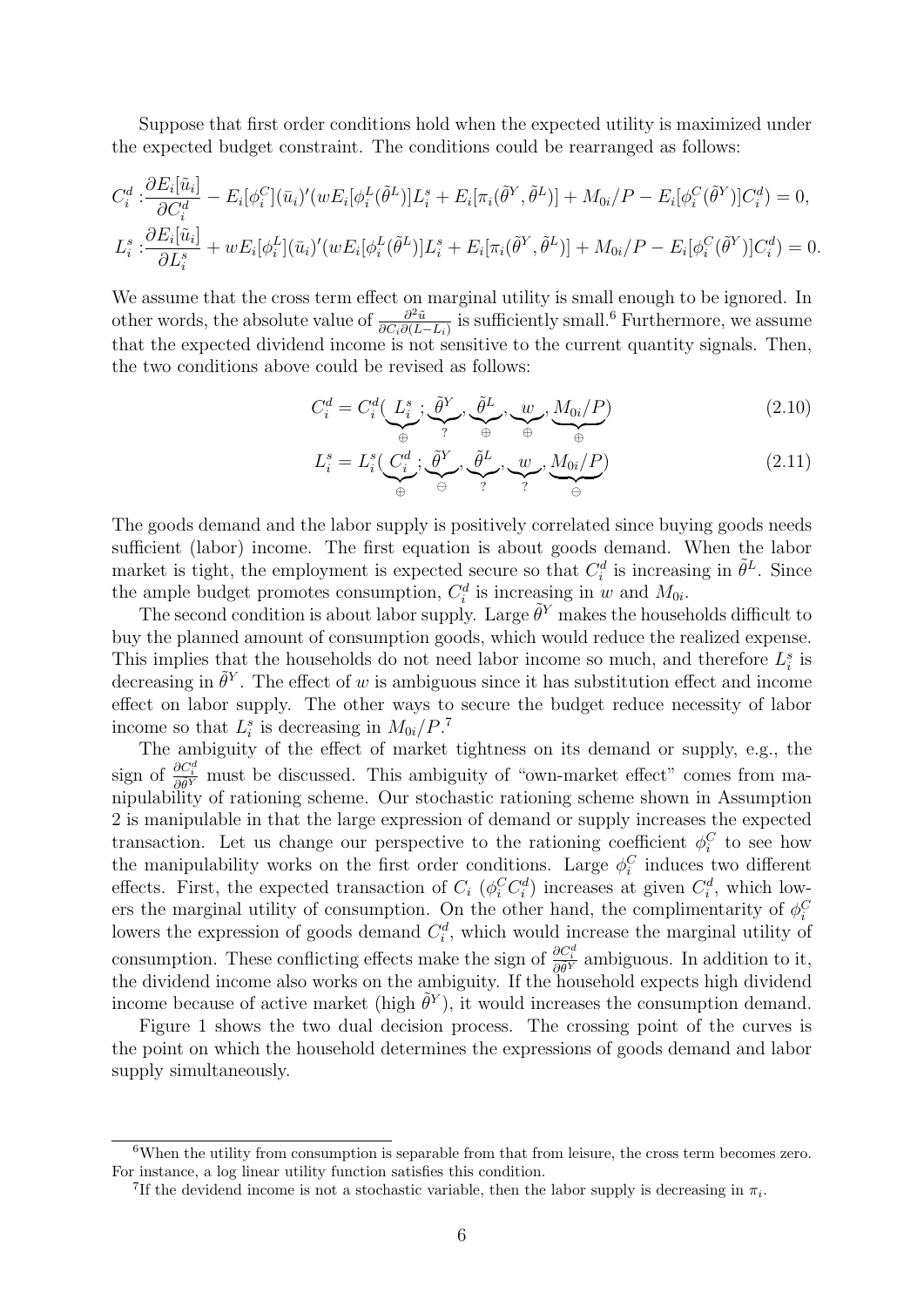

Figure 1: First order conditions of household i

The determination of goods demand and labor supply is described as follows:

$$
C_i^d = C_i^d(\underbrace{\tilde{\theta}^Y}_{?}, \underbrace{\tilde{\theta}^L}_{\oplus}, \underbrace{w}_{\oplus}, \underbrace{M_{0i}/P}_{\oplus})
$$

$$
L_i^s = L_i^s(\underbrace{\tilde{\theta}^Y}_{\ominus}, \underbrace{\tilde{\theta}^L}_{\ominus}, \underbrace{w}_{?}, \underbrace{M_{0i}/P}_{\ominus})
$$

As we introduce the utility of leisure (disutility of working), the existence of another source of revenue declines the labor supply. In ordinal microeconomic theory of household, this is intuitive. The ambiguity of effect of wage on labor supply is also a common problem which is caused by the substitution effect and income effect.

Note that the determinations of the expressions of goods demand and labor supply overcomes the defects of Drèze demand and Bénassy demand. Households determines only expressions, not the realized transaction. It implies that the quantity gap between the expressed demand (or supply) and the realized transaction could occur for each household. What is important is that the expressions are consistently affected by the quantity signals not only of own market but also of the other market, which means they are derived through the dual-decision path.

We should discuss the ambiguity of the effect of market tightness, e.g., the sign of  $\frac{\partial C_i^d}{\partial \theta^Y}$ . Michaillat and Saez (2015) gains the goods demand decreasing in the goods market tightness using market friction. When the goods market is tight (demand is relatively large), the buyers must access the market many times since the matching probability is low for them. It means the cost of purchasing goods is high, which declines the goods demand.

In this paper, we utilize the stochastic rationing instead of market friction as an extension of general disequilibrium model. The market tightness, which works as a quantity signal, affects the goods demand expression through several paths. The tight goods market decreases the expected realized goods transaction. As mentioned above, the ownmarket effect is ambiguous without market friction. The spill-over effect is obvious: the small expected transaction declines the other expression, as  $\frac{\partial L_i^s}{\partial \theta^Y}$  < 0. The decline of labor supply lowers the goods demand expression, so that the spill-over effect indirectly decreases the goods demand.

Figure 2 shows how the final result of  $\frac{\partial C_i^d}{\partial \tilde{\theta}^Y}$  comes.

In this paper, we suppose that the consumption demand is not sensitive decreasing in the goods market tightness. This is a Keynesian stability condition which is described in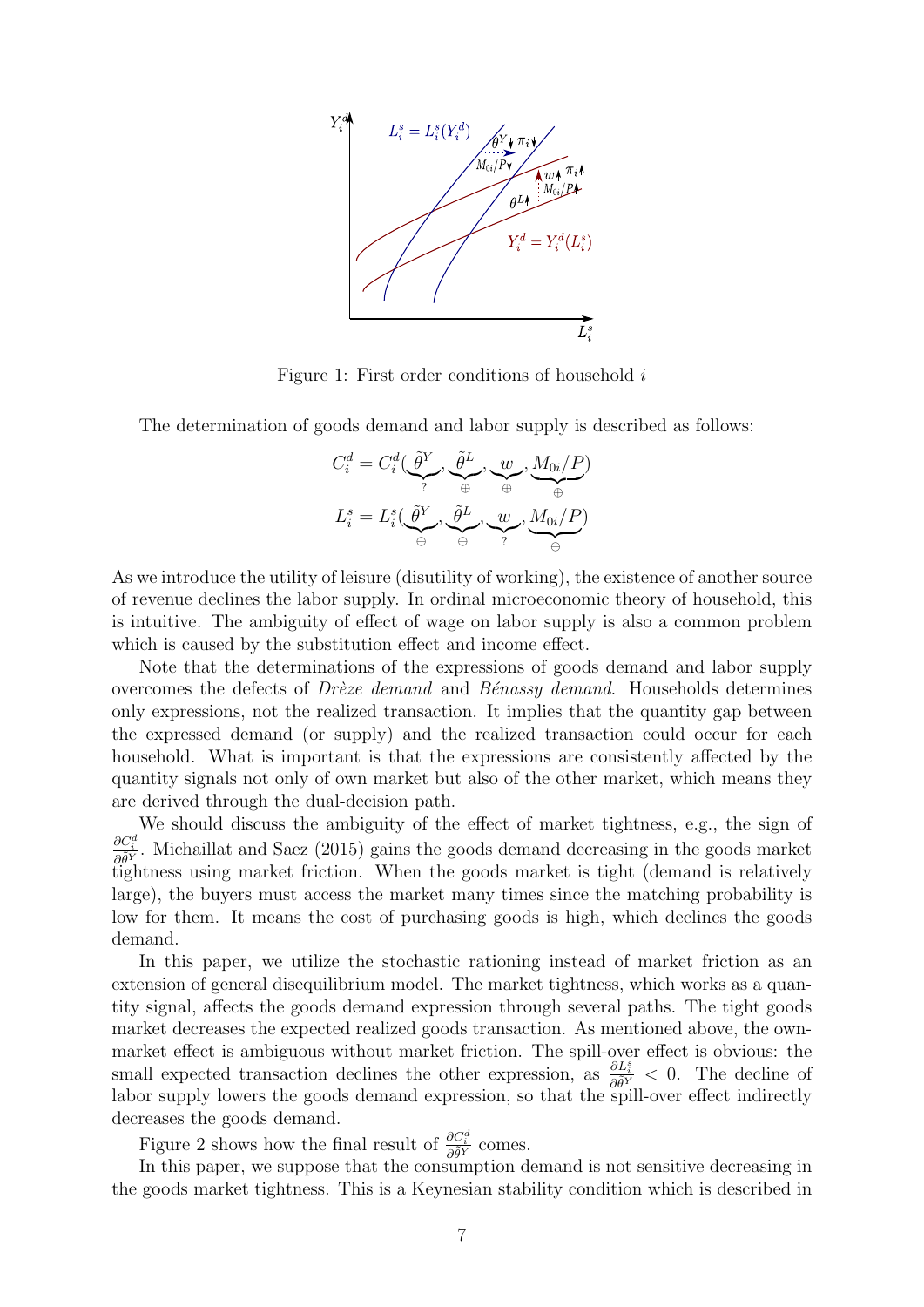

Figure 2: How goods market tightness affects the goods demand expression

the following subsection. Following empirical studies and usual macroeconomic studies, furthermore, we suppose that the expression of labor supply is increasing in real wage rate.<sup>8</sup>

Therefore, comparative statics of determination of household is clarified as follows:

$$
C_i^d = C_i^d(\underbrace{\tilde{\theta}^Y}_{?}, \underbrace{\tilde{\theta}^L}_{\oplus}, \underbrace{w}_{\oplus}, \underbrace{\pi_i}_{\oplus}, \underbrace{M_{0i}/P}_{\oplus}), \tag{2.12}
$$

$$
L_i^s = L_i^s(\underbrace{\tilde{\theta}^Y}_{\oplus}, \underbrace{\tilde{\theta}^L}_{\oplus}, \underbrace{w}_{\oplus}, \underbrace{\pi_i}_{\ominus}, \underbrace{M_{0i}/P}_{\ominus}), \tag{2.13}
$$

where the absolute value of  $\frac{\partial C_i^d}{\partial \tilde{\theta}^Y}$  is not large.

Firms, which are indexed j and uniformly distributed on  $J$  with positive measure, produce goods using employed workforce and sell them. The production technology is described as the following production function:

$$
\hat{Y}_j = F_j(L_j), \quad (F_j)' > 0, \quad (F_j)'' < 0,\tag{2.14}
$$

where  $\hat{Y}_j$  is the amount of produced goods with the realized employment  $L_j$ . Each firm j initially holds the inventory  $Inv_{0j}$ . We suppose that the firm evaluate the inventory at the end of the term  $Inv_{1j}$  with function  $v_j$ . Therefore, the real net return on the production and employment  $r_i$  consists of the real profit and the real value of inventory:

$$
r_j = \pi_j + v_j(Inv_{1j}) = Y_j - wL_j + v(F_j(L_j) - Y_j + Inv_{0j}).
$$
\n(2.15)

The firm choose the expressions of goods supply  $Y_j^s$  and labor demand  $L_j^d$  to maximize the expected real net return so that the problem of firm  $j$  is

$$
\max_{Y_j^s, L_j^d} E_j[r_j] \text{ subject to } Inv_{1j} \ge 0 \text{ with probability 1.}
$$
 (2.16)

The first order conditions are as follows:

$$
Y_j^s : E_j[\phi_j^Y]Y_j^s - E_j[(v_j)';\tilde{\theta}^Y,\tilde{\theta}^L] = 0,
$$
\n(2.17)

$$
L_j^d: wE_j[\phi_j^L]L_j^d - E_j[(v_j)'F';\tilde{\theta}^Y,\tilde{\theta}^L] = 0.
$$
 (2.18)

<sup>8</sup>Frisch elasticity is estimated positive in both microeconomic and macroeconomic studies; see Peterman (2016).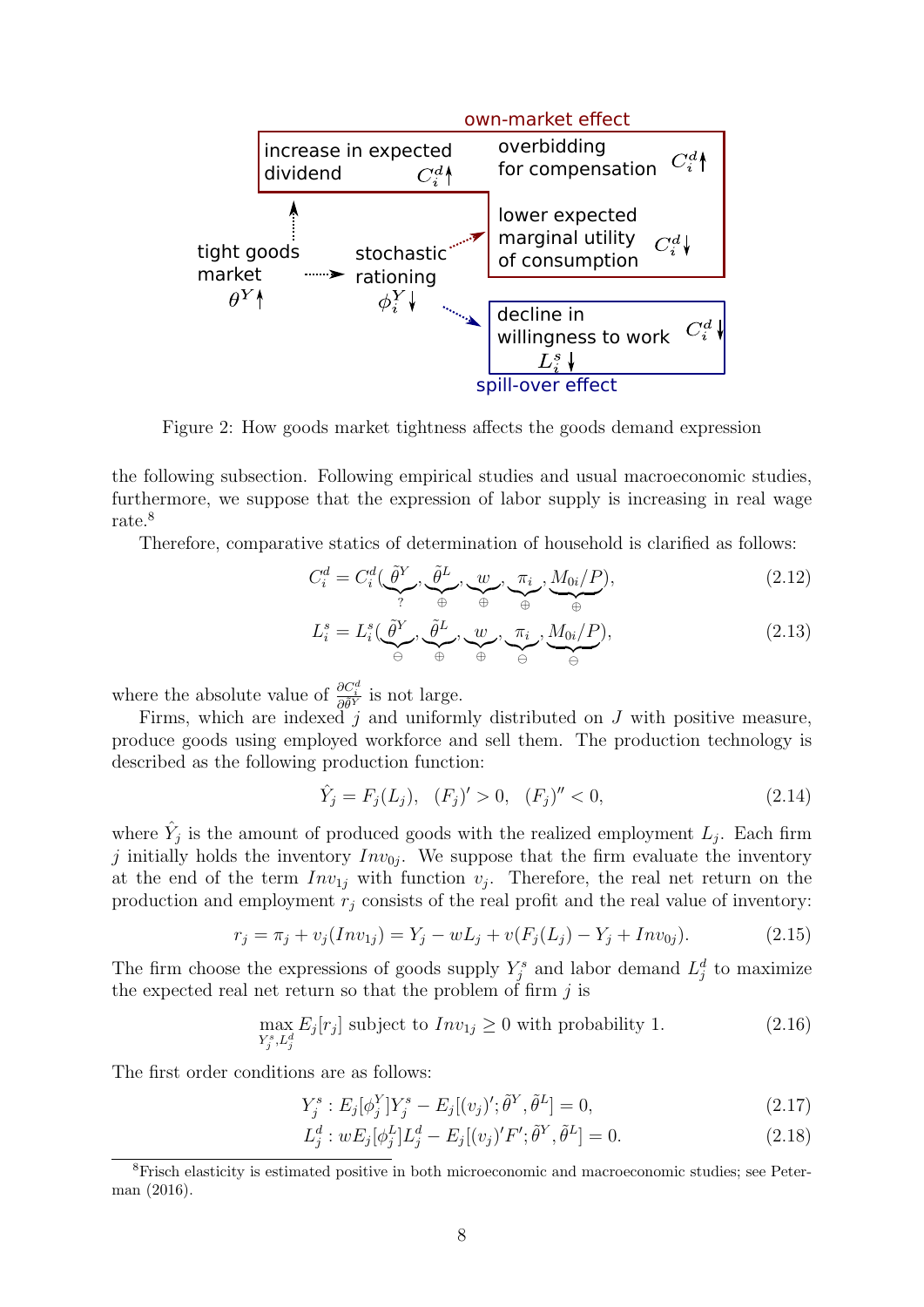These conditions are rearranged as follows:

$$
Y_j^s = Y_j^s(\underbrace{L_j^d}_{\oplus}; \underbrace{\tilde{\theta}^Y}_{?}, \underbrace{\tilde{\theta}^L}_{\ominus})
$$
\n(2.19)

$$
L_j^d = L_j^d(\underbrace{Y_j^s}_{\oplus}; \underbrace{\tilde{\theta}^Y}_{\ominus}, \underbrace{\tilde{\theta}^L}_{?}, \underbrace{w}_{\ominus})
$$
\n(2.20)

First, note that the goods supply and the labor demand inversely work on the marginal value of inventory so that they are positively correlated in the first order conditions.

The first condition is about the determination of goods supply. The large labor demand should accord with the large goods supply so that  $Y_j^s$  is increasing in  $L_j^d$ . However, the tight labor market makes the firms difficult to secure the workforce, which is needed for goods production and supply. This is why  $Y_j^s$  is decreasing in  $\tilde{\theta}^L$ , which shows the spillover effect. The signal of own-market ambiguously works on goods supply determination since the realized production inversely works on the profit and the inventory value.

The second equation is the first order condition for labor demand. The large goods supply plan calls for large employment, so that  $L_j^d$  is increasing in  $Y_j^s$  and  $\tilde{\theta}^Y$ .  $\tilde{\theta}^L$  ambiguously works on the labor demand. These are same as the conditions for goods supply. On this equation, the real wage  $w$  decreases the labor demand. This is intuitive for profit maximization problem.



Figure 3: First order conditions of firm  $j$ 

As supposed above, the overbidding for compensation is not strong. Then, The firm's determination of goods supply and labor demand could be described as follows:

$$
Y_j^s = Y_j^s(\underbrace{\tilde{\theta}^Y}_{\oplus}, \underbrace{\tilde{\theta}^L}_{\ominus}, \underbrace{w}_{\ominus}), \tag{2.21}
$$

$$
L_j^d = L_j^d(\underbrace{\tilde{\theta}^Y}_{\oplus}, \underbrace{\tilde{\theta}^L}_{\ominus}, \underbrace{w}_{\ominus}). \tag{2.22}
$$

The both variables could be interpreted as the firm's activity level. The firm becomes active (a) when the goods demand is relatively abundant, (b) when the labor supply is relatively abundant, and (c) the real wage is low enough to secure its profit.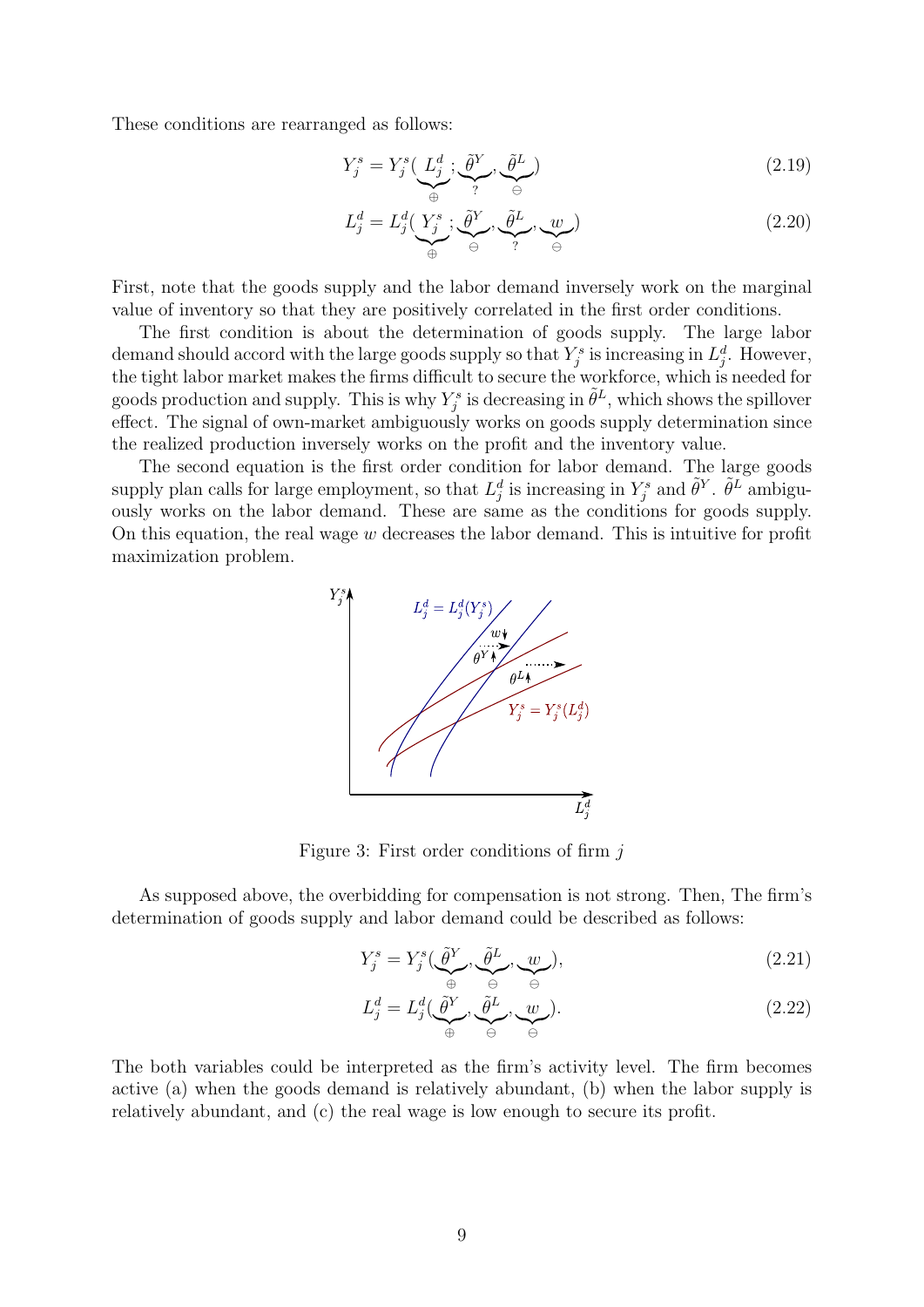#### 2.3 Temporary equilibrium

We are ready to describe aggregate transactions of goods and labor. In the beginning, we define the aggregate demand and supply variables as follows:

$$
Y^{d}(\theta^{Y}, \theta^{L}; \lambda) = \int_{I} C_{i}^{d}(\tilde{\theta}^{Y}(\theta^{Y}), \tilde{\theta}^{L}(\theta^{L}); \lambda) di + G,
$$
\n(2.23)

$$
Y^{s}(\theta^{Y}, \theta^{L}; \lambda) = \int_{J} Y_{j}^{s}(\tilde{\theta}^{Y}(\theta^{Y}), \tilde{\theta}^{L}(\theta^{L}); \lambda) d j,
$$
\n(2.24)

$$
L^{d}(\theta^{Y}, \theta^{L}; \lambda) = \int_{J} L_{j}^{d}(\tilde{\theta}^{Y}(\theta^{Y}), \tilde{\theta}^{L}(\theta^{L}); \lambda) d j,
$$
\n(2.25)

$$
L^{s}(\theta^{Y}, \theta^{L}; \lambda) = \int_{I} L_{i}^{s}(\tilde{\theta}^{Y}(\theta^{Y}), \tilde{\theta}^{L}(\theta^{L}); \lambda) di,
$$
\n(2.26)

where  $\lambda$  denotes the exogenous variables.<sup>9</sup> Hereinafter, we assume that the comparative statics of individuals hold in the aggregate variables; for instance, the aggregated consumption demand increases in the wage rate.

Temporary equilibrium is defined as the state in which (a) the aggregate quantity signals accord with individuals' expression in real markets, (b) the aggregate money and dividend are completely allocated, and (c) the aggregate transaction is determined by the aggregate quantity signals:

$$
\theta^Y = \frac{Y^d(\theta^Y, \theta^L; \lambda)}{Y^s(\theta^Y, \theta^L; \lambda)}
$$
\n(2.27)

$$
\theta^{L} = \frac{L^{d}(\theta^{Y}, \theta^{L}; \lambda)}{L^{s}(\theta^{Y}, \theta^{L}; \lambda)}
$$
\n(2.28)

$$
\int_{I} M_{0i} \, di = \int_{I} M_{1i} \, di \tag{2.29}
$$

$$
\int_{I} \pi_{i} di = \int_{J} \pi_{j} dj \tag{2.30}
$$

$$
Y = g^{Y}(Y^d(\theta^Y, \theta^L; \lambda), Y^s(\theta^Y, \theta^L; \lambda))
$$
\n(2.31)

$$
L = g^{L}(L^{d}(\theta^{Y}, \theta^{L}; \lambda), L^{s}(\theta^{Y}, \theta^{L}; \lambda))
$$
\n(2.32)

In a static model, the rationings on individuals is not determined since the ex post stock variables are not important in our model.

We focus on the transactions of goods and labor. First, the partial equilibria in the two markets are described in equations (2.27) and (2.28). These recursive definitions shows that the aggregate quantity signals accord with the realized market tightnesses in the both markets. Figure 4 shows how  $\theta^{Y}$  is determined in the goods market as  $\theta^{L}$ and the exogenous variables given. We could illustrate a similar figure for equantion (2.28). We could interpret this figure as a special case of Keynesian cross since the expressed demand and supply depend on the realized (or perceived) market tightness. However, our cross is different from the ordinal Keynesian Cross in two points. First, supply as well as demand is determined by the realized quantity signals. It comes from the dual decision rule, in which every economic individual perceives quantity signals to determine the expressions of demand and supply in every market. Ordinal Keynesian models adopt this rule only to goods demand (households who determine consumption

<sup>&</sup>lt;sup>9</sup>Note that if the rational expectation hypothesis holds, we can conclude that  $\tilde{\theta}^X = \theta^X$ .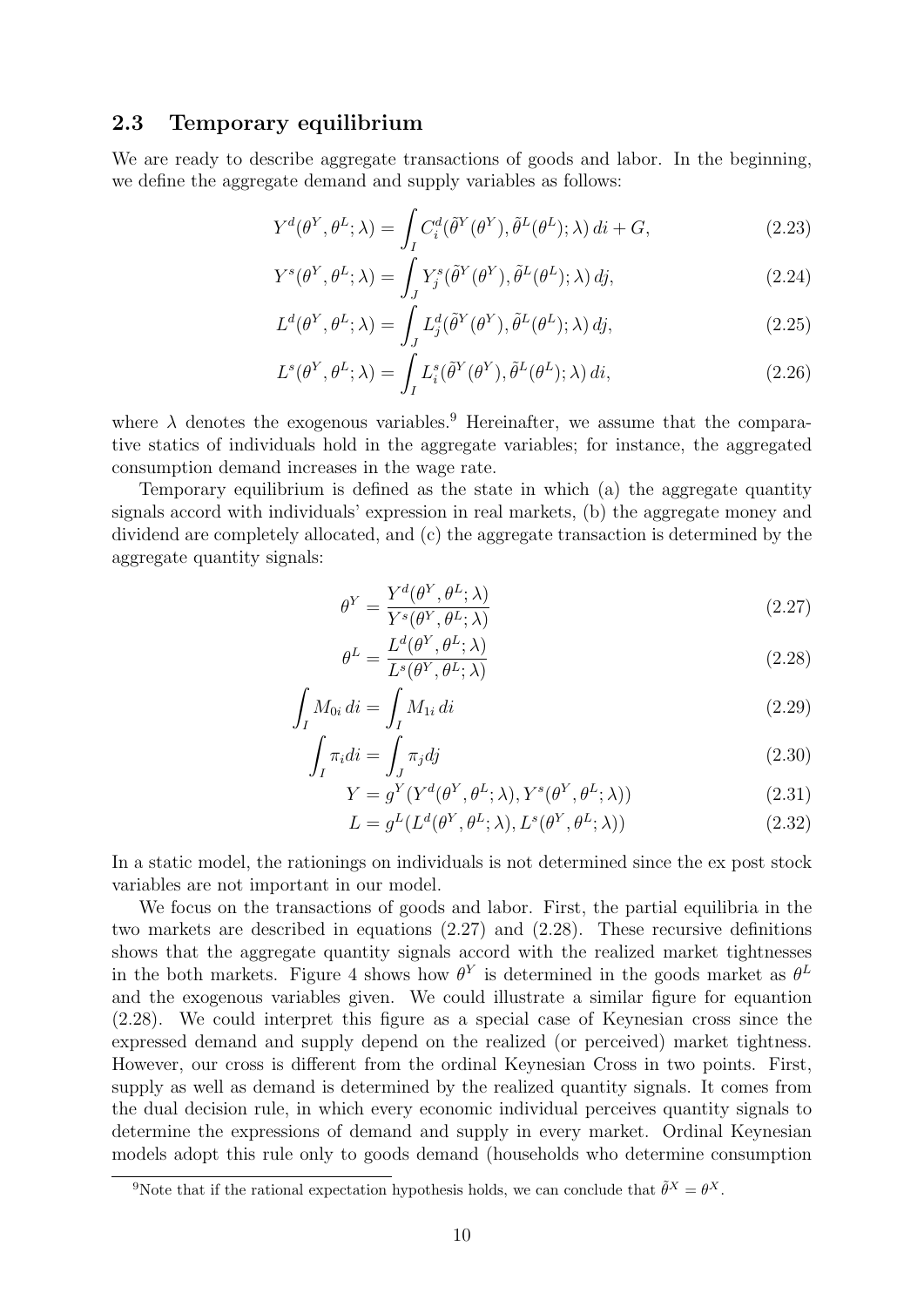

Figure 4: Determination of  $\theta^{Y}$  with given  $\theta^{L}$ 

demand depending on the realized income), but we adopt it to every individuals. Second, the spill over effect is specified so that both the goods and labor markets are affected by each other. In Michaillat and Saez (2013, 2015), goods demand is independent of the (expected) employment and the market access cost plays an important role to connect the markets; the relationship among markets is not completely described. In our model, the economic individuals are affected by all quantity signals without any friction so that the Keynesian cross in figure 4 shifts when the labor market signal  $\theta^L$  changes.

The slope of the curve in figure 4 could be negative since it reflects partial (dis)equilibrium. We could revise it by including labor market; by substituting equation  $(2.28)$  into equation (2.28), we gain the general temporary equilibrium of  $(\theta^Y, \theta^L)$  as  $\theta^Y = Y^d(\theta^Y, \theta^L(\theta^Y))/Y^s(\theta^Y, \theta^L(\theta^Y)).$ When the slope is positive and less than unity, the fiscal multiplier would be larger than one.

Solving equations (2.27) and (2.28), we gain two equations  $\theta^Y = \theta^Y(\theta^L; \lambda)$  and  $\theta^L = \theta^L(\theta^Y;\lambda)$  as shown in figure 5. The crossing point of the two curves is temporary equilibrium of  $(\theta^Y, \theta^L)$ .

How the two curves cross is important for comparative statics and uniqueness of temporary equilibrium. Hereinafter, let  $\eta_z^x$  denote z-elasticity of x, or  $\frac{\partial x}{\partial z}$ z  $\frac{z}{x}$ .

Lemma 1. If the spill-over effect is not too strong, the two curves in figure 5 uniquely cross.

*Proof.* The slopes of two curves (about Y market and L market) are calculated as follows:

$$
Y: \frac{d\theta^Y}{d\theta^L} = \frac{\theta^Y}{\theta^L} \frac{\eta_{\theta^L}^{Y^d} - \eta_{\theta^L}^{Y^s}}{1 - \eta_{\theta^Y}^{Y^d} + \eta_{\theta^Y}^{Y^s}},
$$
\n(2.33)

$$
L: \frac{d\theta^Y}{d\theta^L} = \frac{\theta^Y}{\theta^L} \frac{1 - \eta_{\theta^L}^{L^d} + \eta_{\theta^L}^{L^s}}{\eta_{\theta^Y}^{L^d} - \eta_{\theta^Y}^{L^s}}
$$
(2.34)

Both of them are positive. The spill-over effect is detected as the absolute value of  $\eta_{\theta^z}^{x^{\xi}}$  $\theta^z$ where  $\xi = d$ , s and  $x \neq z$ . If the values of them are sufficiently small, the slope conditions are satisfied.  $\Box$ 

Figure 5 also shows how exogenous variable w affects  $\theta^{Y}$  and  $\theta^{L}$  in temporary equilibrium. The increase in  $w$  makes goods market tight and labor market slack in the first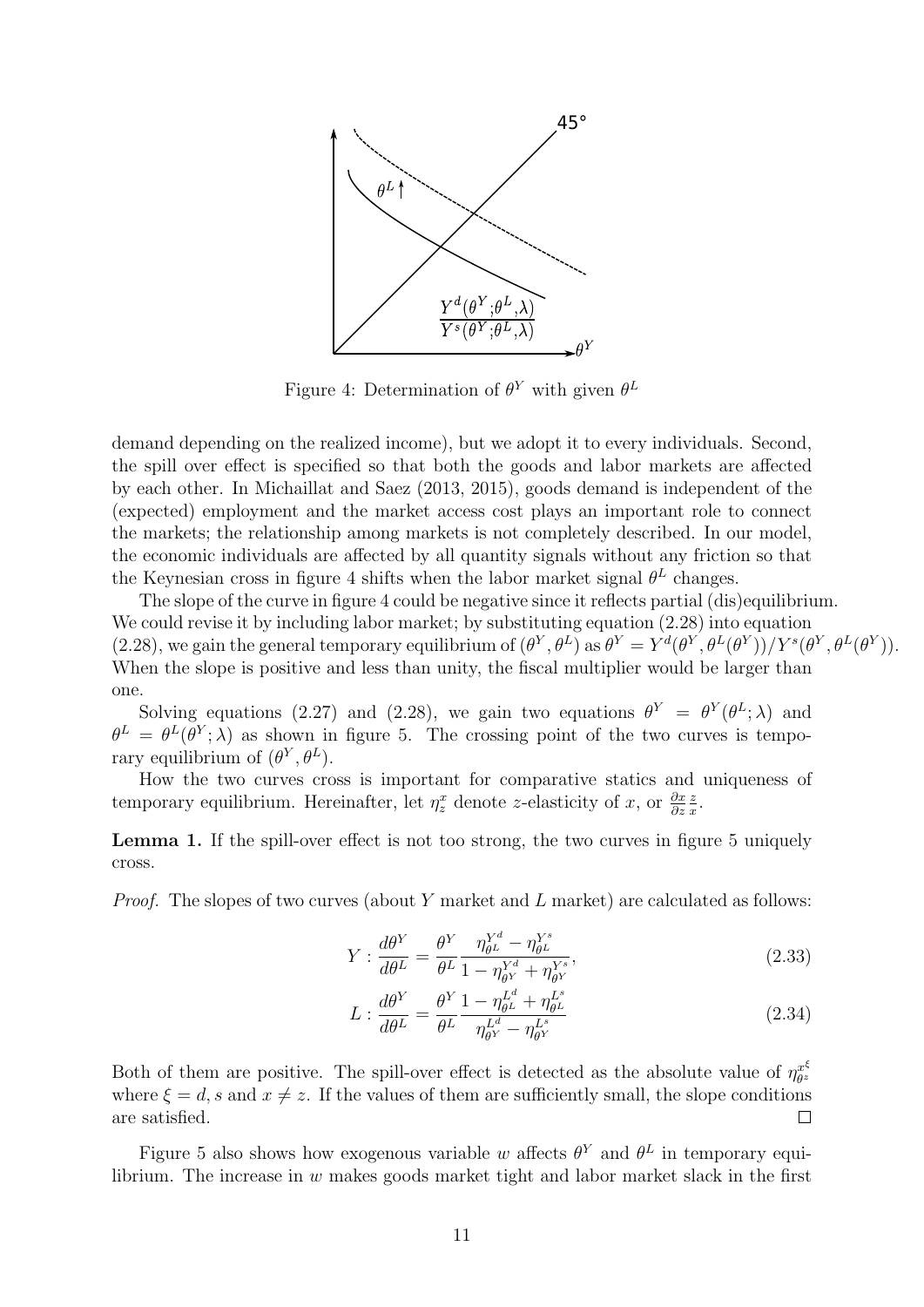

Figure 5: Temporery equilibrium of  $\theta^Y$  and  $\theta^L$ 

place, as shown above. However, the first changes in  $\theta^{Y}$  and  $\theta^{L}$  induce the changes in them through the spill-over effect. Therefore the comparative statics of  $w$  is ambiguous.

Using definitions of  $\theta^Y$  and  $\theta^L$  in equations (2.27) and (2.28), we could calculate how each market tightness changes when the exogenous variable  $\lambda$  changes:

$$
\eta_{\lambda}^{\theta^Y} = \frac{\frac{\eta_{\lambda}^{Y^d} - \eta_{\lambda}^{Y^s}}{\eta_{\theta^L}^{Y^d} - \eta_{\theta^L}^{Y^s}} + \frac{\eta_{\lambda}^{L^d} - \eta_{\lambda}^{L^s}}{1 - \eta_{\theta^L}^{L^d} + \eta_{\theta^L}^{L^s}}}{\frac{1 - \eta_{\theta^Y}^{Y^d} + \eta_{\theta^Y}^{Y^s}}{\eta_{\theta^L}^{Y^d} - \eta_{\theta^Y}^{Y^s}} - \frac{\eta_{\theta^L}^{L^d} - \eta_{\theta^L}^{L^s}}{1 - \eta_{\theta^L}^{L^d} - \eta_{\theta^Y}^{L^s}}}{\frac{1 - \eta_{\theta^Y}^{L^d} - \eta_{\theta^Y}^{L^s}}{\eta_{\theta^L}^{L^s} - \eta_{\theta^Y}^{L^s}}}\right}
$$
\n
$$
\eta_{\lambda}^{\theta^L} = \frac{\frac{\eta_{\lambda}^{Y^d} - \eta_{\lambda}^{Y^s}}{1 - \eta_{\theta^L}^{Y^d} + \eta_{\theta^Y}^{Y^s}} + \frac{\eta_{\mu}^{L^d} - \eta_{\mu^Y}^{L^s}}{\eta_{\theta^L}^{L^s} - \eta_{\theta^L}^{L^s}}}{\frac{1 - \eta_{\theta^L}^{L^d} + \eta_{\theta^L}^{L^s}}{\eta_{\theta^Y}^{L^s} - \eta_{\theta^Y}^{L^s}} - \frac{\eta_{\theta^L}^{Y^d} - \eta_{\theta^Y}^{Y^s}}{1 - \eta_{\theta^Y}^{Y^d} + \eta_{\theta^Y}^{Y^s}}}
$$
\n
$$
(2.35)
$$

When the spill-over effect is not strong, the denominator of right hand sides of both equations are positive.

For macroeconomic analysis, the aggregate quantity of realized transactions  $Y$  and  $L$ must be specified. Using Assumption 1, the realized transaction of  $X = Y, L$  is described as follows:

$$
X = f_X(\theta^X) X^s, \text{ where } f_X(\theta^X) = \frac{g^X(X^d, X^s)}{X^s} = g^X(\theta^X, 1)
$$
 (2.36)

 $f_X$  could be interpreted as the average rationing on supply.

Then, the change in X due to the change in exogenous variable  $\lambda$  is calculated as follows:

$$
\eta_{\lambda}^{X} = \eta_{\lambda}^{\theta^{X}} (\eta_{\theta^{X}}^{X^{s}} + \eta_{\theta^{X}}^{f_{X}}) + \eta_{\lambda}^{X^{s}} \tag{2.37}
$$

The change in exogenous variable  $\lambda$  affects both the market tightness  $\theta^X$ ,  $X = Y$ , L and the supply  $X<sup>s</sup>$ . Suppose that the goods demand strongly responds to the wage income so that the realized  $\theta^Y$  is increasing in w. The increase in  $\theta^Y$  increases the realized transaction Y as  $Y^s$  given. However, this increase in  $\theta^Y$  is accompanied by the decrease in  $Y^s$  so that the change in Y is ambiguous.

## 2.4 Stability of quantity adjustment

In our fixed price economy, the expression of quantity should be adjusted. We describe an example of this process, which is a counterpart of Walrasian  $t\hat{a}tonnement$  process. An auctioneer observes the expressed demand and supply and informs the individuals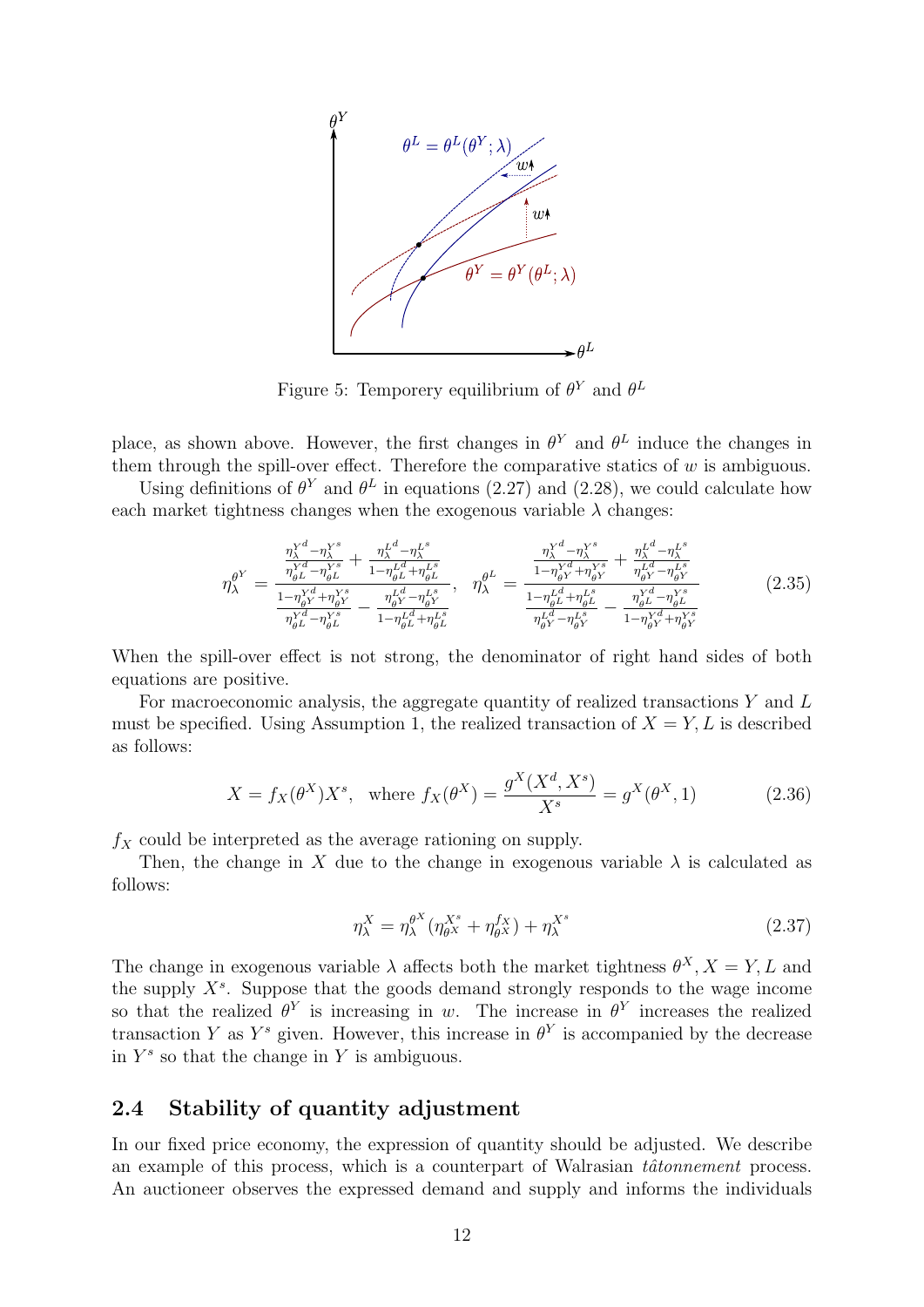of aggregate quantity signal (market tightness). The auctioneer adjusts the quantity signals  $\theta^Y$  and  $\theta^L$ , and the adjustments respond to the gap between the expressed market tightness in markets and the signals the auctioneer announces. This adjustment could be described as follows:

$$
\dot{\theta}^Y = F_Y \left( \frac{Y^d(\theta^Y, \theta^L; \lambda)}{Y^s(\theta^Y, \theta^L; \lambda)} - \theta^Y \right),\tag{2.38}
$$

$$
\dot{\theta}^{L} = F_{L} \left( \frac{L^{d}(\theta^{Y}, \theta^{L}; \lambda)}{L^{s}(\theta^{Y}, \theta^{L}; \lambda)} - \theta^{L} \right), \qquad (2.39)
$$

where  $F_X(0) = 0$  and  $F'_X > 0$ ,  $X = Y, L$ . The Jacobian matrix around the steady state  $(\theta^{Y*}, \theta^{L*})$  of the dynamical system above **J** is

$$
\mathbf{J} = \begin{pmatrix} F'_Y(\eta_{\theta Y}^{Y^d} - \eta_{\theta Y}^{Y^s} - 1) & F'_Y \frac{\theta^{L*}}{\theta^{Y*}} (\eta_{\theta L}^{Y^d} - \eta_{\theta L}^{Y^s}) \\ F'_L \frac{\theta^{Y*}}{\theta^{L*}} (\eta_{\theta Y}^{L^d} - \eta_{\theta Y}^{L^s}) & F'_L (\eta_{\theta L}^{L^d} - \eta_{\theta L}^{L^s} - 1) \end{pmatrix} . \tag{2.40}
$$

The stability condition of quantity *tâtonnement* process is as follows.

Proposition 1. If the following two inequalities hold, then the temporary equilibrium is locally asymtotically stable under the non-Walrasian  $t\hat{a}tonnement$  process.

$$
\eta_{\theta^X}^{X^d} - \eta_{\theta^X}^{X^s} < 1, \ X = Y, L \tag{2.41}
$$

$$
(\eta_{\theta^Y}^{Y^d} - \eta_{\theta^Y}^{Y^s} - 1)(\eta_{\theta^L}^{L^d} - \eta_{\theta^L}^{L^s} - 1) - (\eta_{\theta^L}^{Y^d} - \eta_{\theta^L}^{Y^s})(\eta_{\theta^Y}^{L^d} - \eta_{\theta^Y}^{L^s}) > 0.
$$
\n(2.42)

*Proof.* If inequality  $(2.41)$  holds, then the trace of **J** is negative. If inequality  $(2.42)$ holds, then the determinant of **J** is positive. These condition show that the dynamical system linearized around the steady state is asymptotically stable.  $\Box$ 

The stability conditions say that the slope of curve illustrated in figure 4 must be under unity and the spill-over effect must not be too strong so that the slope conditions in Lemma 1 hold.

Note that the adjustment described above is only a counterpart of Walrasian adjustment process and that we have not approach the brand new model which includes both equilibrium and disequilibrium schools. For further dynamic adjustment studies, we should adopt what is called non- $t\hat{a}tonnement$  model such as Hahn and Negishi (1962) and Hahn (1978) to frictional economy. This is a future issue.

## 3 Macroeconomic interpretation of the static model

#### 3.1 Fiscal multiplier

For Keynesian studies, fiscal multiplier is an important issue. By definition, the fiscal multiplier is calculated as follows:

$$
\eta_G^Y \frac{Y}{G} = \frac{\eta_{\theta Y}^{Y^s} + \eta_{\theta Y}^{f_Y}}{1 - \eta_{\theta Y}^{Y^d} + \eta_{\theta Y}^{Y^s} - \frac{(\eta_{\theta L}^{Y^d} - \eta_{\theta L}^{Y^s})(\eta_{\theta Y}^{L^d} - \eta_{\theta Y}^{L^s})}{1 - \eta_{\theta L}^{L^d} + \eta_{\theta L}^{L^s}} \frac{Y}{Y^d}
$$
\n(3.1)

As the goods demand increases without change in goods supply, the goods transaction itself increases. The scale of change, however, is ambiguous. The term of elasticities is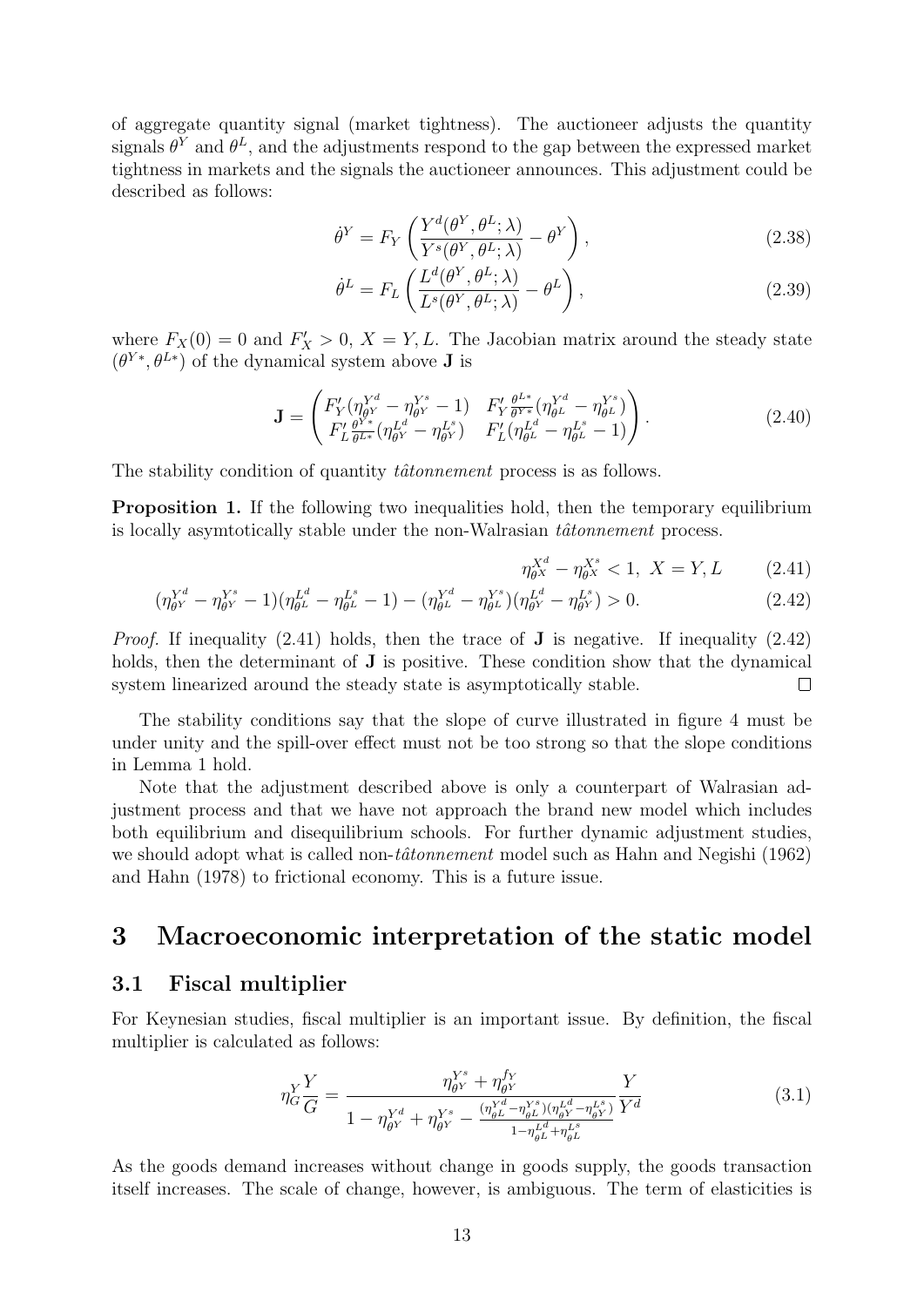positive, but the denominator would be large since the spill-over effect (e.g.,  $\eta_{\theta Y}^{L^d}$  $\theta_{\theta Y}^{L^a}$ ) is small. When the multiplier becomes large? We should focus on the term  $\frac{Y}{Y^d}$ . Note that it tends large when  $\theta^{Y}$  is small, that is, the multiplier would be large when the goods demand is relatively small.

Seeing figure 5, we notice that the slopes of the curves are steep when  $\theta^{Y}$  is (or equivalently,  $\theta^L$  is small). This is because the slope of them are multiplied by  $\frac{\theta^Y}{\theta^L}$ . The increase in G shifts up the curve  $\theta^Y = \theta^Y(\theta^L)$ . How the crossing point moves is affected by the slopes of the curves. When they are steep  $(\theta^Y)$  is small), the increase in G induces the large increase in  $\theta^{Y}$  at the crossing point.

Therefore, we attain a simple proposition: the fiscal multiplier would ba large when the goods market is slack.

We should note that the spill-over (dual-decision) effect plays an important role in the multiplier process. We have assumed that the own-market effect on demand is not large so that the quantity adjustment process is stable. That is, the aggregate goods demand could negatively responds to the aggregate goods market tightness under a given labor market tightness. Therefore, partial equilibrium in figure 4 shows that the curve  $Y^d/Y^s$  has a negative slope, which implies the fiscal multiplier is under unity. In general temporary equilibrium, however, the upward pressure on goods market tightness also increases the labor market tightness since the firms revise their sales expectations to optimistic. They increase the labor demand, and then the consumption demand increases which generates further upward pressure on the goods market tightness. This positive feedback through the both markets is the multiplier process.

### 3.2 Regimes and source of unemployment

Ordinal non-Walrasian macroeconomic models have regimes, such as Keynesian unemployment and repressed inflation. These regimes are defined by demand-supply gaps in the goods and labor market, e.g., both excess supplies in the two market defines Keynesian unemployment. Our model could use a similar definition; for instance, Keynesian unemployment could be defined as the state with  $\theta^{Y} < 1$  and  $\theta^{L} < 1$ . However, we should care about the name of regime. The situation is different from the deterministic models.

Note that the cause of unemployment is always mixed; that is, all the shortage of goods demand, relative high wage, and market friction induce the unemployment. In other words, the possible unemployment is (old or neo-) Keynesian, classical, and new Keynesian.

Suppose that  $\phi_i^L < 1$  for some household i (unemployed). Then the temporary equilibrium  $(\theta^Y, \theta^L)$  must lie in the interior of  $[0, 1] \times [0, 1]$ . First, suppose that the government purchase G increases to stimulate goods demand  $Y^d$ . Then, the curve  $\theta^Y = \theta^Y(\theta^L)$  shifts up without any change of labor supply so that the equilibrium value of  $\theta^L$  increases, which means the unemployment is cured. Second, suppose that the fixed nominal wage  $W$  goes down by some policy. According to the firms' first order conditions and positive Frishc elasticity, the curve  $\theta^L = \theta^L(\theta^Y)$  shifts to right side. However, the curve  $\theta^Y = \theta^Y(\theta^L)$ shifts down due to the decrease in consumption demand. If the former is stronger than the latter, the employment rate  $f_L(\theta^L)$  rises. Third, suppose that the market friction is partly eliminated so that the matching process is developed. This is expressed as the increase in  $G(Y^d, Y^s)$  without changes of  $Y^d$  and  $Y^s$ . Since the realizations of transactions grow without any conditions, the expected rationing function  $E_k[\phi_k^X(\theta_k)]$  goes up. For this optimistic change, the goods and labor demand increases and the two curves of  $\theta^Y$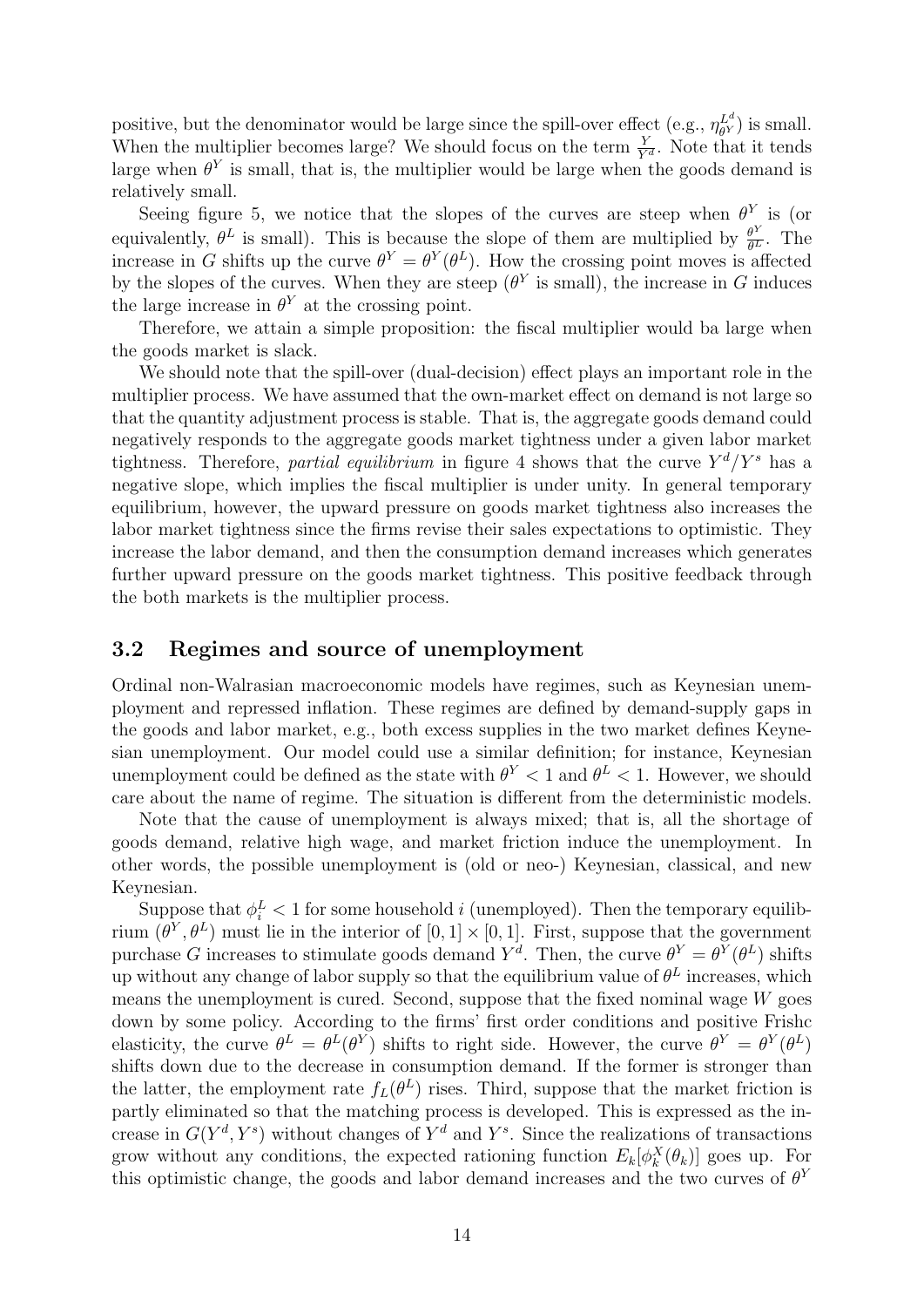and  $\theta^L$  shifts same as the former two cases and the labor supply increases. Therefore, the employment increases.

As described above, the strict distinctions of regimes are not suitable for our model. The existence of friction not only induces unemployment but also makes the boundaries of regimes obscure; see figure 6. Note that the effectiveness of each policy varies as the values of  $(\theta^Y, \theta^L)$  changes. As shown above, the expansin of G makes more increase in  $\theta^Y$ which the values of  $(\theta^Y, \theta^L)$  are low. In this sense, the economy with  $\theta^Y < 1$  and  $\theta^L < 1$ has a strong Keynesian feature.



Figure 6: The frictionless economy (dashed line) and the economy with friction (solid line)

## 3.3 Multiple equilibria and indeterminancy

We have assumed that the aggregate expressed demand and supply are well-behaved so that the temporary equilibrium uniquely exists as shown in figure 5. However, these assumptions seem a little strict since we have not employed market frictions and specific intertemporal maximization problems. Our model has the possibility to generate multiple equilibria or indeterminate equilibrium as shown in figure  $7.^{10}$ 



Figure 7: Multiple equilibria (left) and indeterminate equilibrium (right)

<sup>&</sup>lt;sup>10</sup>Green (1980) shows that the demand or supply correspondences in an exchange economy could be upper hemi-continuous with standard assumptions.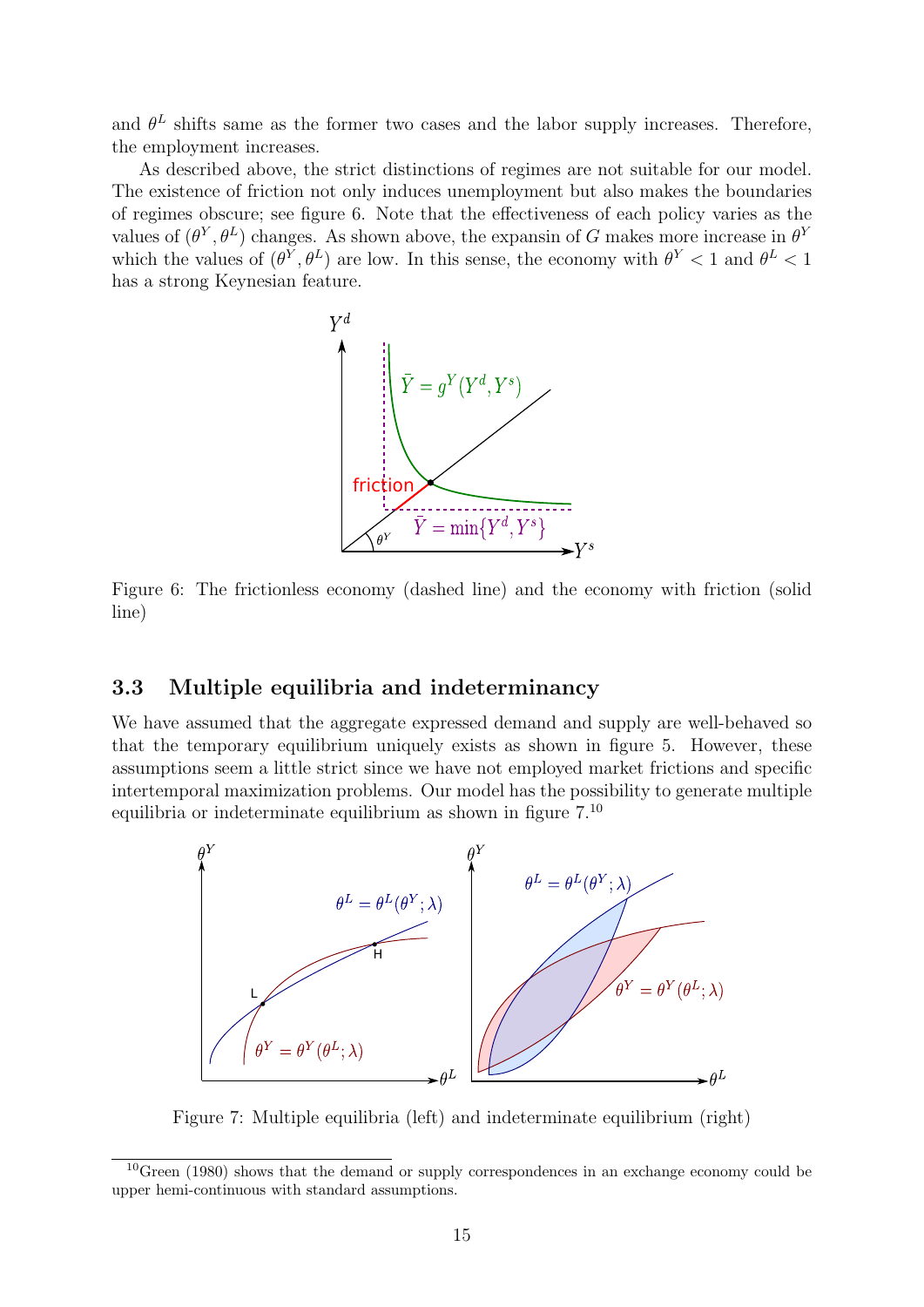The left one in figure 7 shows the case there are two equilibria; the one with low market tightness (L) and the other with high (H). The example of multiple equilibria shows that whether the economy is optimistic or pessimistic determines the realization of temporary equilibrium (H or L), even though the fundamental variables  $\lambda$  is unchanged.<sup>11</sup> This feature is related to sun-spot equilibria; see Madden (1992) for non-Walrasian framework.

#### 3.4 Information misspecification

The quantity signal perception of agent k is described as the equation  $\tilde{\theta}_k^X = \tilde{\theta}_k^X(\theta^X)$ . If the agent could use the correct information  $(\tilde{\theta}_k^X = \theta^X)$  and the subjective expectation on rationing is same as the objective one, their expression of demand and supply follows the rational expectation hypothesis.

Suppose that the firms' expectations for current transaction become pessimistic so that the quantity constraint on goods supply is overestimated, that is,  $E_j[\phi_j^Y]$  is smaller than the objective expectation.

According to the first order conditions, the firms decrease both the goods supply and the labor demand. Firms become inactive. Then, the curve  $\theta^Y = \theta^Y(\theta^L)$  shifts up and the curve  $\theta^L = \theta^L(\theta^Y)$  shifts to left in figure 8. Note that in these shifts the households observe the change in market tightness so that they revise their decisions. The labor market tightness and realized employment decrease since the firms restrict employment for pessimistic expectation on sales. The change in goods market tightness  $\theta^{Y}$ is, however, ambiguous since the firms decrease supply but the households also decreases goods demand due to unemployment. When  $\theta^{Y}$  does not increase, the realized goods transaction should decrease since the goods supply decreases.

This simple experiment shows how pessimistic expectation is enhanced in quantity signal observations and that the expectation has a kind of self-filling feature in disequilibrium model.



Figure 8: How pessimistic firm affects temporary equilibrium

<sup>&</sup>lt;sup>11</sup>Note that if we utilize the quantity *tâtonnement* process, then the equilibrium H in the figure would be locally asymptotically stable.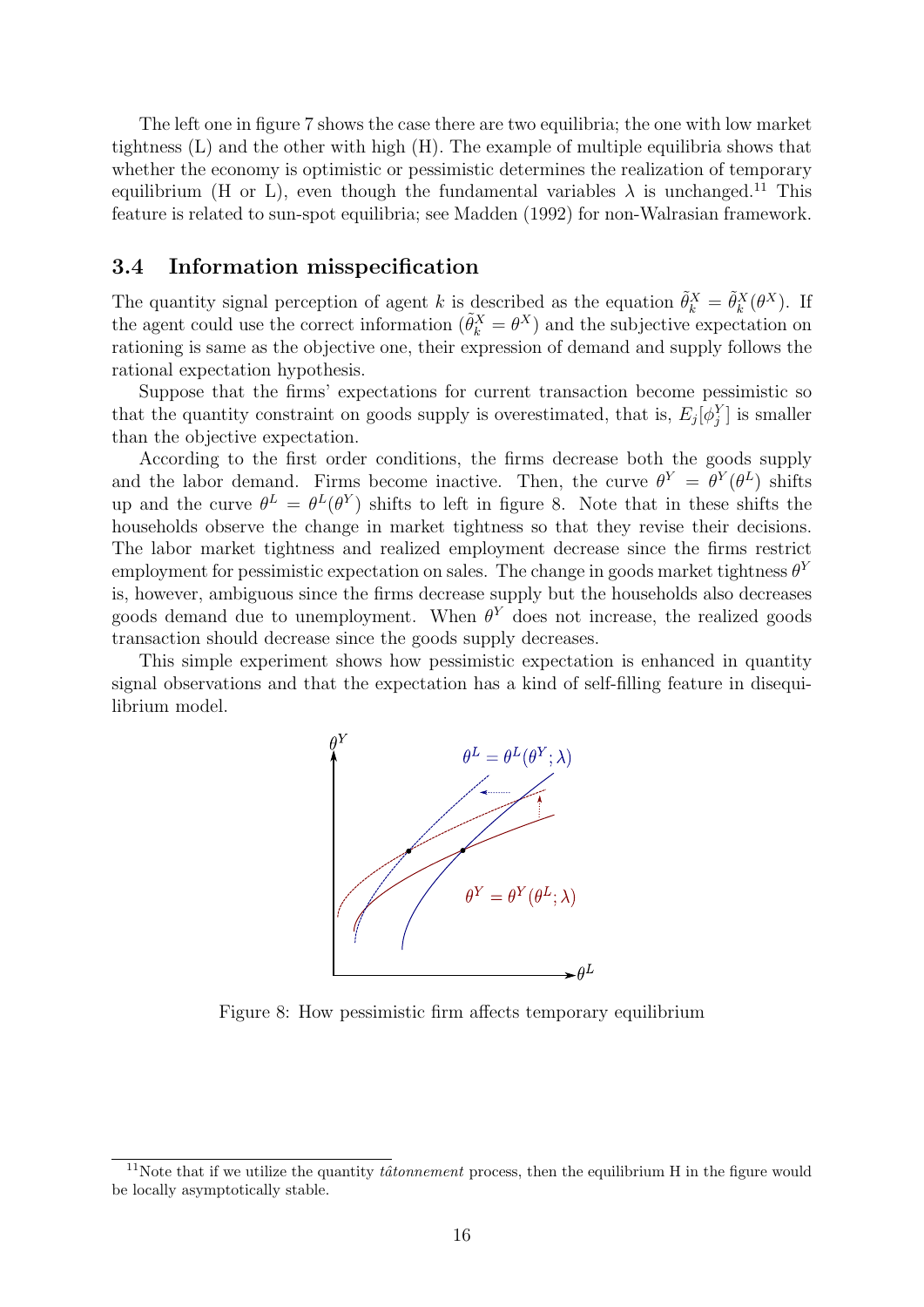## 4 Toward dynamic analysis

We have constructed the temporary equilibrium model in the static framework. The most important issue left is to adopt our stochastic model to dynamic perspective to construct Dynamic Stochastic General Disequilibrium (DSGD) model. The mathematical formulation of model is beyond the scope of the present paper, and let us discuss it instead.

### 4.1 Expectation and information

In dynamics, the agents must make decisions considering the future. To accord with the existing equilibrium models, suppose that the agents optimize their inter-temporal objective functions. For instance, the household maximize the expected sum of utility functions:

$$
\max_{\{C_t, L_t\}} \sum_{t=0}^{\infty} E_0[\beta^t u(C_t, L_t)] \text{subject to } \forall \tau(C_{\tau}, L_{\tau}) \in E_0[\Gamma_{\tau}],
$$
\n(4.1)

where  $E_0$  is the expectation operator at  $t = 0$  and  $\Gamma_\tau$  is a quantity constraint on the household at  $t = \tau$ . The crucial problem for disequilibrium theory is  $E_0$ . How do agents form the expectations on future quantity constraint (disequilibrium)? In the static model above, the realized transaction for agent k, or  $x_k$ , could hardly match both the expected transaction  $E_k[x_k]$  and the expressed demand or supply  $x_k^{\lambda}$ . Then, the agents must revise the budget constraints (and then the expected quantity constraints) in all succeeding periods so that the problem of time inconsistency is intrinsic in disequilibrium models.<sup>12</sup>

Furthermore, the economic agents do not necessarily know their stochastic rationing mechanisms. It is difficult to justify that they know the correct relationship between the perceived signals and the realized quantities. Therefore, the agents must update the expectation of rationing function  $\phi_k^X$  in every period. Let us describe a simple dynamics.<sup>13</sup> In each passed period t, agent k has expressed its demand and supply  $x_{kt}^{\lambda}$ and has been rationed the quantity  $x_{kt}$ . Let  $\Theta_{kt}$  denote the observed information set which the agent  $k$  observes at period  $t$ . This includes the aggregate quantity signal and expressions and transactions of other agents;  $(\mathbf{x}_{lt}^{\lambda}, \mathbf{x}_{lt})$  where  $l \neq k$ . Suppose that the agent use the information set which has been generated since the period  $-s$ , that is,  $\{\Theta_{kt},\boldsymbol{x}^{\lambda}_{kt},\boldsymbol{x}_{kt}\}_{t=-1,-2,\cdots,-s}.$ 

The agent k decides the current  $(t = 0, \text{ no time descriptions below})$  expressions of demand and supply  $x_k^{\lambda}$  depending on the past information set and the currently observed information  $\Theta_k$ . Note that the current information is affected aggregate quantity signal and that the quantity signal is directly affected by  $x_k^{\lambda}$ . The quantity adjustment converges in each period so that the aggregate transaction quantity is determined. The agent updates their information set with the observed information, the expressions and the realized transactions to revise their expectations on quantity rationings in the following periods.

The main question of learning dynamics is whether the economy converges into REE (rational expectation equilibrium), which is same as the canonical static model above.

<sup>&</sup>lt;sup>12</sup>If all the agents know all the rationings in future, the dynamic model would be a sticky-price model and no unexpected unemployment occurs; see Ginsburgh et al. (1985) for the deterministic growth model. The growth path could be interpreted as a Nash equilibrium so that only the price stickiness matters. It is difficult to justify that optimal growth path as Keynesian unemployment.

<sup>&</sup>lt;sup>13</sup>This is a kind of learning dynamics; see Evans and Honkapohja (1999) for summary.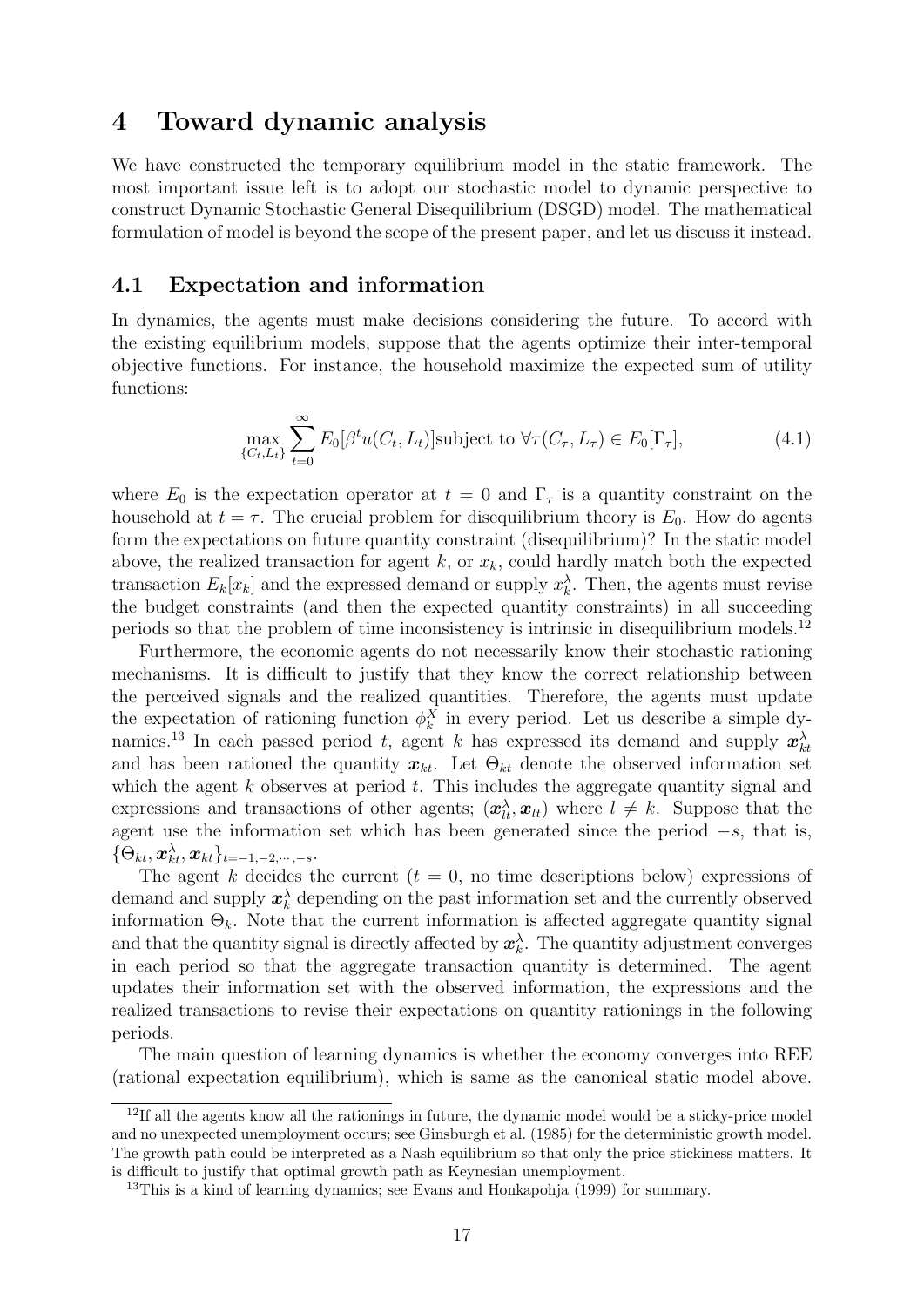

Figure 9: The process of expectation revision

This is a difficult but interesting issue of modern non-Walrasian dynamic model. The characteristic problem of non-Walrasian dynamics is that the agents should learn the recursive structures of effective demand and supply. That is, the agents learns not only the stochastic rationing mechanism on individuals (described as  $\phi$ ) but also how expressions determine the final aggregate transaction (described as  $g^X$ ). As analyzed in the former section, pessimistic underestimation makes the realized transaction small. This positive feedback might bring about instability of learning dynamics and the economy moves in such divergent path which describes secular stagnation (or recession) dynamics.

## 5 Conclusions

In this paper, we have constructed a simple canonical model which treats stochastic rationing. The mathematical structure itself is not novel so much, but we have learned interesting features. The most important one is that the market friction could not be an alternative to Keynesian unemployment mechanism (goods demand shortage). It is another resource of unemployment and combines classical and Keynesian unemployment mechanisms. This is natural for non-Walrasian economics, but we explicitly described it with the model.

We have also revealed how expectation works in non-Walrasian economics. The quantity signals and individuals' expectations are closely interconnected, and the quantity signals play important roles in non-Walrasian economics in which quantity adjustment is a main issue. The pessimistic expectation might induce unemployment without any change in fundamental variables. To adopt our model to dynamic analysis, we should first consider about expectation. We should note that the most of existing studies on expectations are on equilibrium assumptions, in that the quantity adjustment is not important. To explore recession and stagnation, it is desirable to accumulate dynamic analysis in disequilibrium framework.

## References

- Barro, Robert J, and Herschel I Grossman (1971) 'A General Disequilibrium Model of Income and Employment.' American Economic Review 61(1), 82–93
- B´enassy, Jean-Pascal (1975) 'Neo-Keynesian Disequilibrium Theory in a Monetary Economy.' The Review of Economic Studies 42(4), 503–523

Clower, Robert W (1965) 'The Keynesian Counterrevolution: a Theoretical Appraisal.'